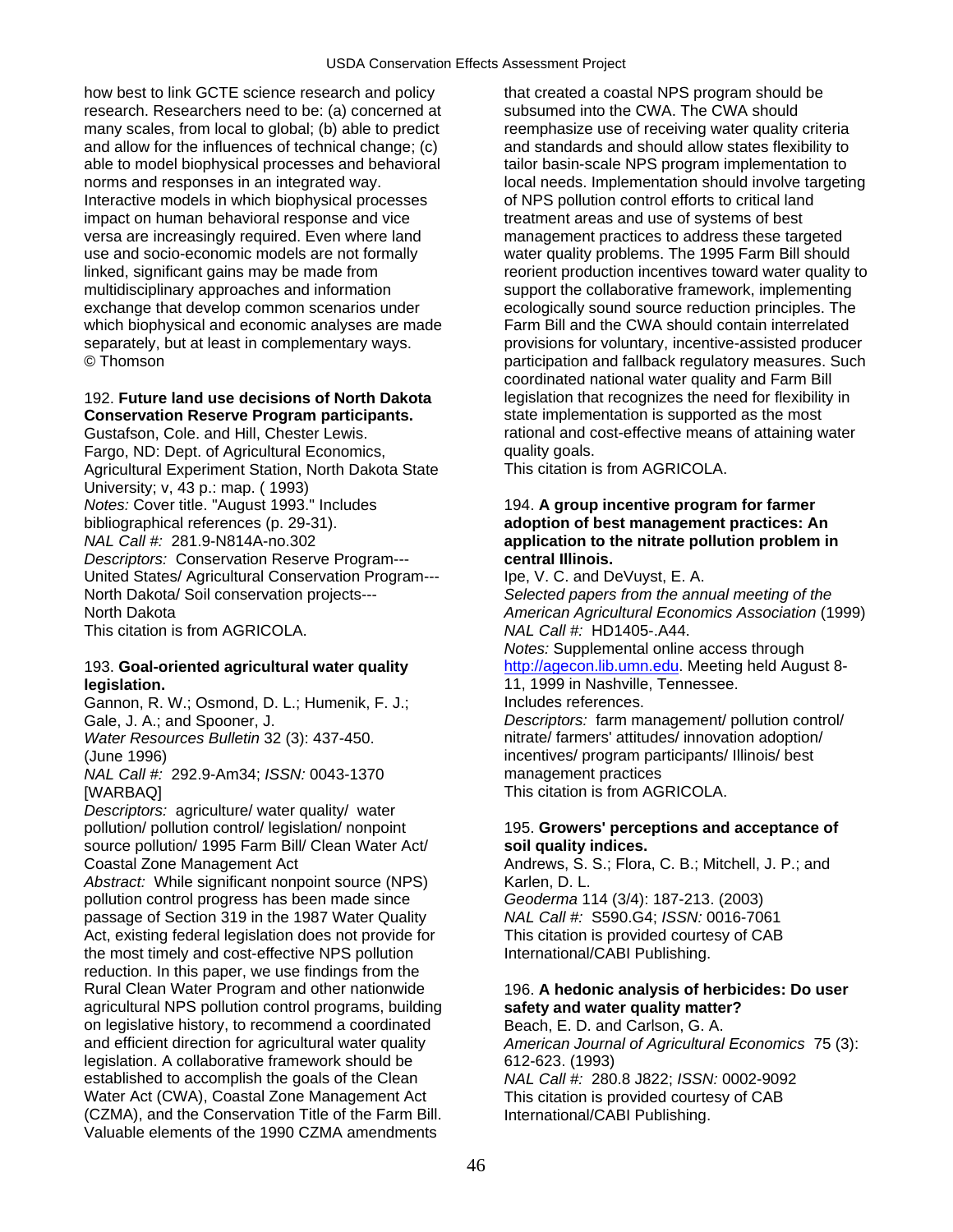### **induced change? farmers.**

Matthews, Charles H Jr and Botts, Daniel A Slangen, L. H. G.<br>Soil and Crop Science Society of Florida: European Review *Proceedings* 55: 74-76. (1996) 24 (3/4): 508-529. (1997); *ISSN:* 0165-1587 *NAL Call #:* 56.9 So32; *ISSN:* 0096-4522 This citation is provided courtesy of CAB **Descriptors: agriculture/ best management International/CABI Publishing.** practices/ hazardous analysis and critical control points techniques/ regulatory induced change/ 201. **Identification of farmer characteristics and**  silviculture/ water disposal<br>Abstract: Florida fruit and vegetable growers **farm strategies explaining changes in**<br>**environmental management and environmental** continue to face a myriad of regulatory challenges. **and economic performance of dairy farms.**  growers. This paper discusses how growers deal *Agricultural Systems* 78 (1): 31-55. (2003) with regulatory induced changes, including *NAL Call #:* HD1.A3; *ISSN:* 0308-521X. examples of 1) the adoption of silviculture BMPs for *Notes:* Number of References: 49; surface-water protection during forest-related Publisher: Elsevier Sci Ltd operations, 2) the development of BMPs dealing *Descriptors:* Agriculture/ Agronomy/ strategic tanks, and 3) the application of Hazardous Analysis environmental performance change/ farmer and Critical Control Points (HACCP) techniques to characteristics/ farm strategies/ dairy farming/ products. Florida-based scientists (i.e., academia) diversification/ behavior/ decision/ models/ goals are encouraged to avoid the adoption of far-reaching *Abstract:* In 1998, the Mineral Accounting System preliminary results, and to become more heavily penalises farms with a levy if the farm nutrient techniques. their environmental management and performance

*NAL Call #:* 100-C12Cag; *ISSN:* 0008-0845 are combined with survey data on farmer

decision making/ irrigation water/ water costs/ crops/ the main farmer characteristic explaining change in agricultural soils/ permeability/ slope/ field size/ environmental management was education. Betterprobabilistic models/ California/ low volume irrigation educated farmers chose to increase the intensity of This citation is from AGRICOLA. This citation is from AGRICOLA. This citation is from AGRICOLA.

*NAL Call #:* 100-C12Cag; *ISSN:* 0008-0845 strongly related to changes in farm structure. [CAGRA3] Changes in technical and environmental farming/ environmental impact/ economic policy/

biodiversity management<br>
This citation is from AGRICOLA.<br>
This citation is from AGRICOLA.<br>
Show that improvements can be achieved regard

# 197. **How do growers deal with regulatory** 200. **How to organise nature production by**

*Soil and Crop Science Society of Florida: European Review of Agricultural Economics*

### $environmental management and an agent can be introduced.$ Ondersteijn, CJM.; Giesen, GWJ.; and Huirne, RBM. with water disposal from tomato packinghouse dump management/ environmental management change/ minimize microbiological contamination of food LISREL analysis/ conservation practices/ efficiency/ (MINAS) was introduced in The Netherlands. MINAS involved in the extension or implementation of surpluses exceed a certain threshold. The threshold<br>
research findings to the point of grower-ready<br>
is strict. meaning that most farmers need to change is strict, meaning that most farmers need to change © Thomson to avoid high levies. Since MINAS is designed to leave ample room for farmers to follow the course of 198. **How does water price affect irrigation** change of their choice, it is crucial to know whether **technology adoption.** or not different farmers and different farm strategies Green, G.; Parker, D.; Sunding, D.; Trotter, C.; lead to different environmental results. A strategic Ziberman, D.; and Collup, S. management framework is used to model changes *California Agriculture (California Agricultural* in implementation and performance on specialised *Experiment Station)* 50 (2): 36-40. dairy farms. Financial and nutrient bookkeeping data (Mar. 1996-Apr. 1996) collected over the period 1997-1999 of 114 farms, collected over the period 1997-1999 [CAGRA3] characteristics and farm strategies. Results of Linear *Descriptors:* irrigation systems/ innovation adoption/ Structural Equation Analysis (LISREL) showed that corresponding increase in environmental pressure 199. **How economic incentives for growers can** by improving the production capacity of the herd and **benefit biological diversity. improving operational management. Farm strategies** Howitt, R. E. explain the differences in the changes in nutrient *California Agriculture (California Agricultural* management. A strategy of process control focuses *Experiment Station*) 49 (6): 28-33. *Experiment Station* 49 (6): 28-33. (Nov. 1995-Dec. 1995) growth strategy and a diversification strategy are Descriptors: wetlands/ species diversity/ irrigated performance in addition to changes resulting from<br>farming/ environmental impact/ economic policy/ integration changes are positively affected by agricultural policy/ California/ education, but show no strong relationship with any improvements can be achieved regardless of the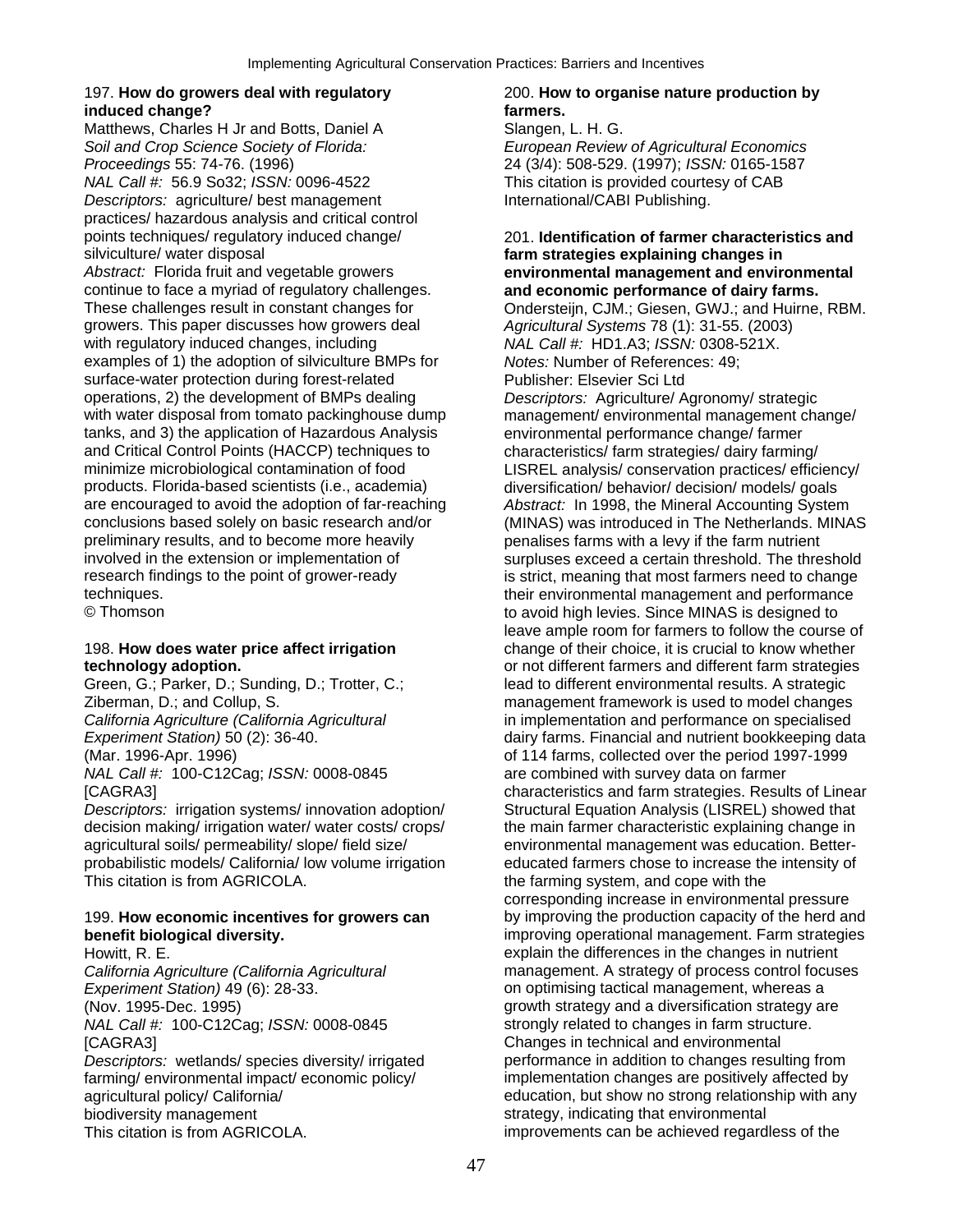way a farmer chooses to develop his farm. Finally, 204. **Impact of Spring 2000 Drought Forecasts on**  an improvement of financial performance was shown **Midwestern Water Management.**<br> **Alter Strategier Constantly related to an improvement of Changnon, S. A. and Vonnahme, D. R.** to be significantly related to an improvement of environmental performance. (C) 2003 Elsevier Ltd. *Journal of Water Resources Planning and*  All rights reserved. *Management* 129 (1): 18-25. (2003)

Emond, H.; Loftis, J. C.; and Podmore, T. Sociology/ Economics/ Survey/ Water resources/ Fort Collins, CO: Colorado Water Resources **Droughts / Sociological aspects/ United States,**<br>Research Institute. Colorado State University. 1993. Midwest/ Evaluation process/ Water Resources Research Institute, Colorado State University, 1993. *Notes:* COMPLETION REPORT: 179 and Supplies *Descriptors:* irrigation water/ water quality/ *Abstract:* In March 2000, the National Oceanic and environmental effects/ water management/ surface Atmospheric Administration issued forecasts of environmental effects/ water management/ surface runoff/ percolation/ nitrates/ water quality standards/ spring and summer droughts for five Midwestern groundwater pollution/ fertilizers/ water conservation/ states. Summer brought heavy rains across the<br>United States, Colorado, Greeley/ irrigation/ runoff/ Midwest, ending the drought and revealing the United States, Colorado, Greeley/ irrigation/ runoff/ agriculture/ environmental impact/ groundwater forecast's failure. The uses of forecasts and the contamination/ agricultural pollution/ Sources and resulting impacts were assessed by interviewing 45 fate of pollution/ Use of water of impaired quality/ state agency water managers in the drought region Freshwater pollution/ Prevention and control plus managers of 31 community water systems *Abstract:* This paper presents the results of a two facing serious shortages. All state water managers vear study sponsored by the Colorado Water had received the forecasts and most believed the year study sponsored by the Colorado Water Resources Research Institute, the United States forecast was accurate. As a result of the forecast, Geological Survey, and the United States **70%** of them initiated various activities, primarily by<br>Environmental Protection Agency on the impact of warning managers of water short communities and Environmental Protection Agency on the impact of agricultural area near Greeley, Colorado. Data on Many managers of water-short local systems water management techniques, consumptive use, reported that the forecast led them to impose water irrigation application efficiency, deep percolation, use restrictions or to seek new sources of water. Results indicated a wide range of application forecast-based actions were beneficial and created efficiencies and deep percolation percentages. few problems. State climatologists handled many Nitrate levels in the pumped ground water often complaints, primarily from agricultural interests who<br>exceeded EPA drinking water standards, while claimed large losses resulting from use of the exceeded EPA drinking water standards, while nitrate levels of water from the South Platte River forecast. The forecast failure led to a loss of were generally below the drinking water standards. Credibility over future use of climate forecasts by<br>There are opportunities for improving irrigation by vater managers. Long-range weather forecasts There are opportunities for improving irrigation application efficiency in this area, but there may be issued without expressing levels of uncertainty are repercussions for downstream water users. misleading. Decreasing the quantity of nitrate going into the ground water can occur through increased water conservation and through reducing the actual 205. **Impacts of Voluntary Conservation**  fertilizers. There is currently little incentive for Napier, T. L. and Johnson, E. J. farmers to implement these measures. *Journal of Soil and Water Conservation* 53 (1): © Cambridge Scientific Abstracts (CSA) 78-84. (1998)

### 203. **Impact of participation in government** *Descriptors:* Ohio/ Darby Creek/ Watersheds/ Soil **programs on tenant and landlord risk-returns for** Conservation/ Water Conservation/ Public<br>**crop shared rice.** Participation/ forming / Assessments/ Agric

*Research Series - Arkansas Agricultural Experiment* use/ Conservation/ United States This citation is provided courtesy of CAB watershed located in central Ohio were provided the International/CABI Publishing. The comprehensive soil opportunity to participate in a comprehensive soil

© Thomson ISI *NAL Call #:* TC401.A45; *ISSN:* 0733-9496 *Descriptors:* United States, midwest/ Water 202. **Impact of irrigation water use on water** Management/ Weather Forecasting/ Drought/ Case **quality in the central Colorado water <b>Studies**/ Management Planning/ Social Impact/ **conservancy district. Conservancy district. Example 20 Economic Impact/ Surveys/ Attitudes/ Case study/** 

irrigation water use on water quality in the initiating meetings of state drought response groups. surface runoff and nitrate levels were collected. Most state water officials and local managers felt the

# amount of nitrates applied in the irrigation water or **Initiatives in the Darby Creek Watershed of Ohio.**

*NAL Call #:* 56.8 J822; *ISSN:* 0022-4561 Participation/ forming / Assessments/ Agricultural Parsch, L. D.; Cao, G.; and Rhoades, S. R. Practices/ volunteers/ Conservation in agricultural Abstract: Land owner-operators in the Darby Creek

and water conservation program sponsored by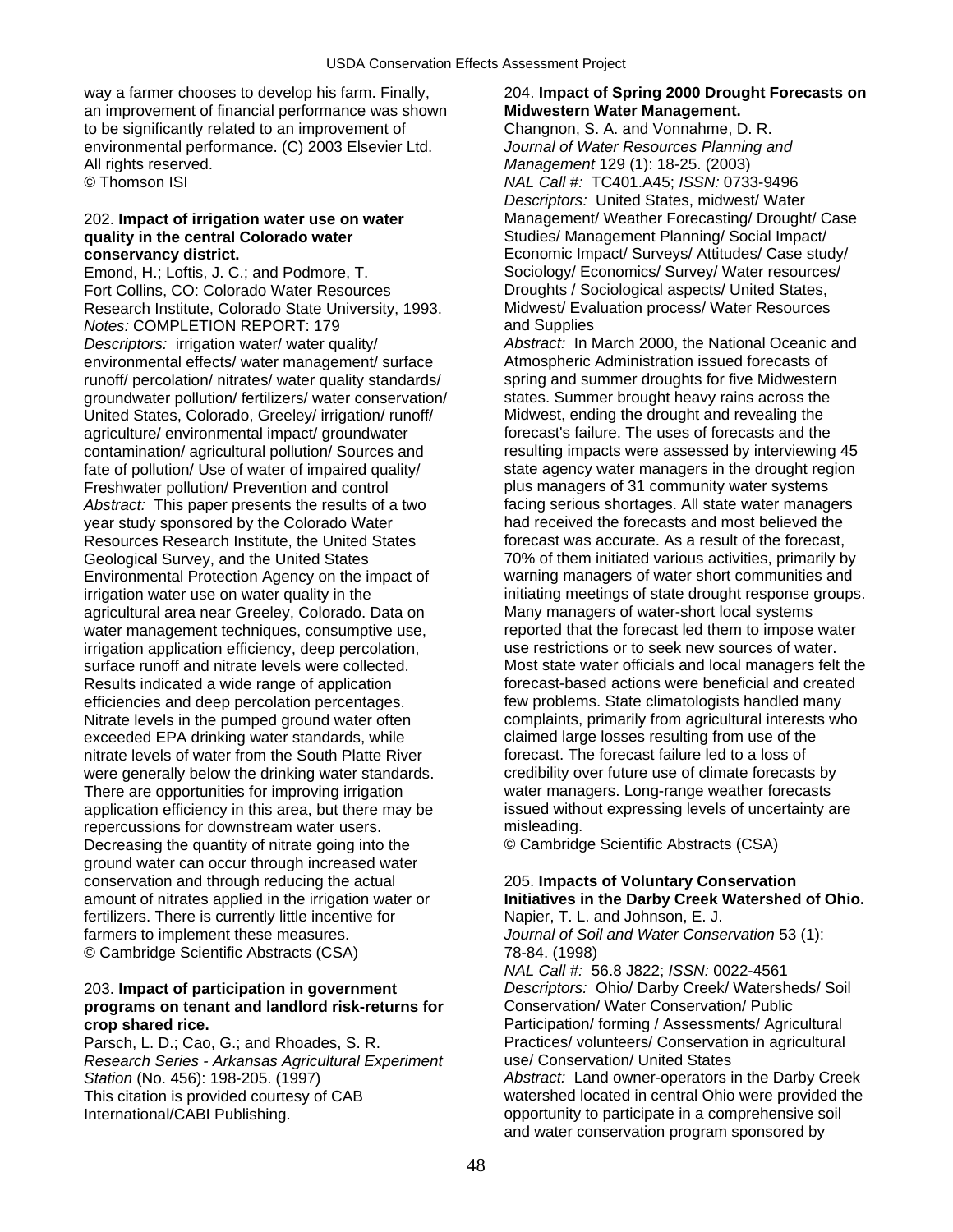several public and private conservation Nevertheless, the attitude of farmers towards nature organizations. Extensive human and economic conservation was an obstacle in the realisation of resources were appropriated by the cooperating ecological measures, even with generous economic organizations to implement a conservation effort that incentives. The method applied was adequate to emphasized information, education, and cost- show that agriculture in this area is dependent on sharing to motivate land owner-operators to adopt payments from agri-environmental programmes. It is soil and water protection practices at the farm level. proposed to strengthen the link between such Data were collected in 1991 prior to the subsidies and more effective agri-environmental implementation of the conservation program and measures. again in 1994 after conservation efforts had been in © Thomson operation for approximately 3 years. Analysis of longitudinal data revealed that conservation efforts 207. **Implementing irrigation efficiency: The**  were not very successful in motivating land owner- **energy savings incentive.**  operators to change production practices. While Pinkham, R. significant modifications in production practices were In: Basin planning and management: Water quantity observed over time, the changes were not uniformly and quality/ Mueller, D. K.; Fort Collins, CO: desirable from the perspective of soil and water Colorado Water Resour. Res. Inst., Colorado State conservation. The findings also revealed that land Univ. (Series: Information Series of the Colorado owner-operators within the study area become more Water Resources Institute 73), 1993. pp. 39-42 polarized in terms of the types of farm production *Notes:* Conference: 1993 Basin Planning and systems employed. Such findings suggest that it Management Symp., Thornton, CO (USA), may become more difficult to motivate land owner- 5 Mar 1993 operators who have resisted using conservation *Descriptors:* irrigation efficiency/ energy/ water production systems in the past to adopt conservation demand/ technology/ cost analysis/ environmental<br>production systems in the future. Study findings effects/ water quality/ water resources managemen bring into serious question the utility of continuing to water conservation/ irrigation water/ water use/ implement soil and water conservation practices United States/ water resources/ water management/ using traditional voluntary approaches such as those Conservation in agricultural use/ Protective used in the Darby Creek watershed. measures and control © Cambridge Scientific Abstracts (CSA) *Abstract:* Efficient use of water in irrigation is

*Agriculture, Ecosystems and Environment* 92 (2-3): efficiency may reduce groundwater overdraft, 159-170. (2002) helping perpetuate the agricultural future of some

*NAL Call #:* S601 .A34; *ISSN:* 0167-8809 regions. Reduced water applications can also income, subsidies/ agroecosystems: agriculture thereby maintaining or enhancing surface and society interface society interface groundwater quality. These benefits of efficient

Abstract: The interface between environment, intertaction are well-known. So too are the many agriculture and society needs more attention to technologies and practices that can increase onimprove nature conservation in rural landscapes. **Farm water efficiency.** As with any good idea, the The present paper attempts to identify the conditions critical question in irrigation efficiency is how to on which ecological landscape plans can be implement it. How can farmers be motivated to implemented in agricultural practice, considering the change equipment and management techniques? prevailing conditions of agricultural policy. The case Wherever water is pumped, rather than moved by study was carried out in a local authority area in gravity, cutting the cost of energy use can be an Saxony (Germany). Calculation of variable margins important motivation for implementing water-efficient indicated that most of the measures proposed by the irrigation technologies and practices. Even where landscape plan (such as planting hedgerows, water itself has a zero or low price, irrigation reduction of land use intensity, establishment of field efficiency may provide economic payoffs by margins rich in arable weeds) can be realised reducing the pumping costs to move water to farms, without loss of farmers' income. That is 6% of the to distribute water to fields, and to pressurize water agricultural area can be withdrawn from cultivation application systems. These energy savings can be without any negative financial effect for the farmers. significant for individual farmers and for water In addition, a certain proportion of arable fields and grassland can be managed less intensively.

effects/ water quality/ water resources management/

increasingly important throughout the western 206. **Implementation of landscape planning and** United States. Desired crop yields can be obtained **nature conservation in the agricultural in the agricultural detail of the state water, and saved water can be applied to landscape: A case study from Saxony.** additional fields, sold to other users, or devoted to Luetz, M and Bastian, O environmental needs and enhancement. Irrigation *Descriptors:* agri-environmental measures: farm reduce leaching of salts and agricultural chemicals,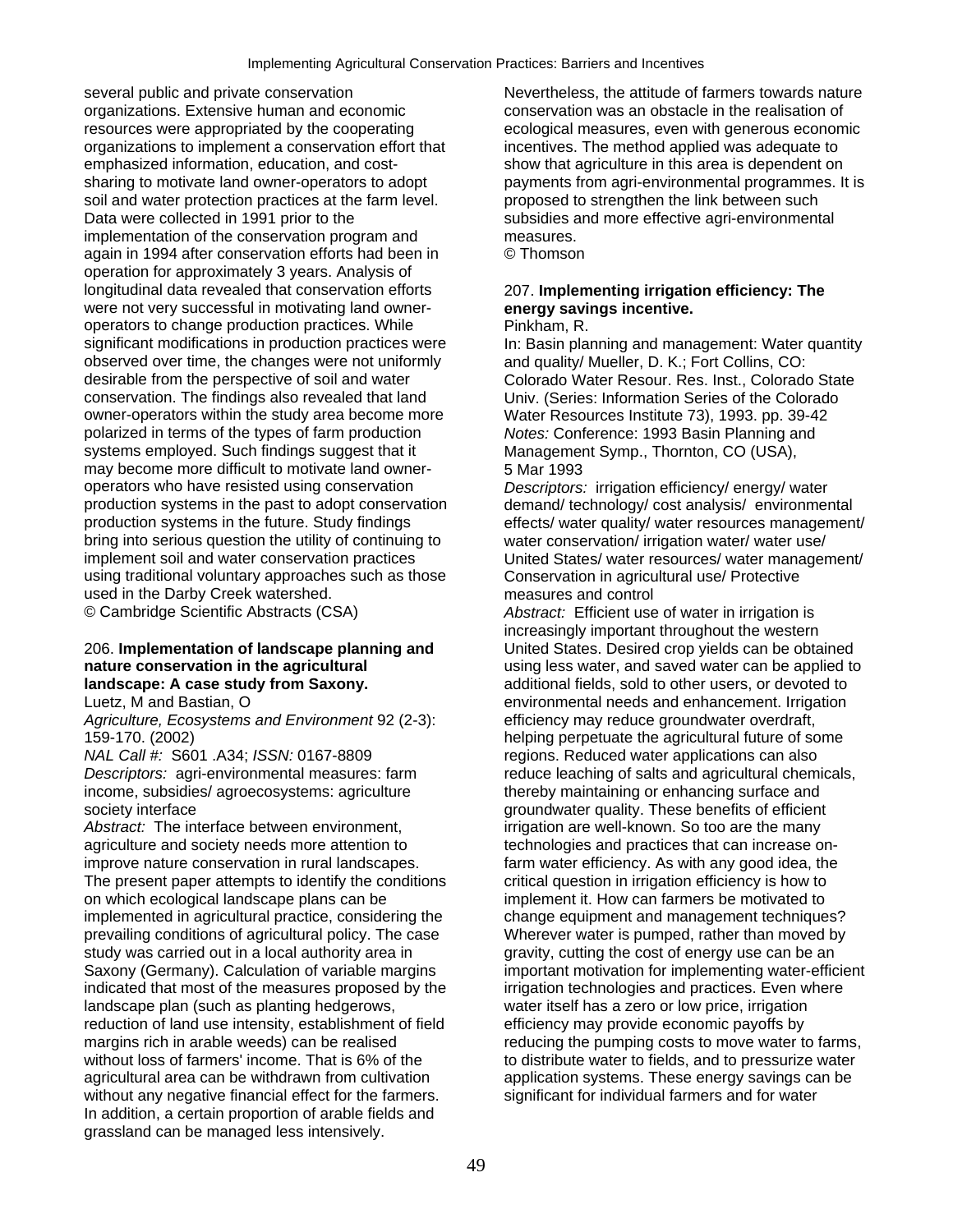providers. They have also become important to institutions must be involved in resource protection,

### 208. **Improving farmers' access to advice on land** consensus. The analysis offered here seeks to **management: Lessons from case studies in endarge the debate from being two-sided to three-**

Garforth, C.; Angell, B.; Archer, J.; and Green, K.; the sociocultural, the analysis underscores that Network Paper - Agricultural Research and individual decisions are embedded in community International/CABI Publishing. The resource-conserving behaviour (RCB) vis-a-vis

# **adoption of water quality protection practices.** incentives in favour of RCB compared to RDB,

*Descriptors:* water quality/ farm management/ incentives/ innovation adoption/ probit analysis/ domain of motivation more salient if it is supportive<br>
integrated pest management/ legumes/ manures/ of environmental conservation. This analysis is integrated pest management/ legumes/ manures/ soil water/ nitrogen fertilizers/ application rates/ proposed in part to get the sociocultural domain profits/ costs/ legislation/ federal programs/ USDA/ taken more seriously alongside the legal and<br>
farmers' attitudes/ mathematical models/ legume<br>
economic domains, as well as to prompt more farmers' attitudes/ mathematical models/ legume crediting/ manure testing/ willingness to accept systematic consideration of different kinds of *Abstract:* Farmers can be encouraged to voluntarily *policies, investments, actions or pronouncements* adopt environmentally sound management practices that could shift the net balance of incentives in adopt environmentally sound management practices through the use of incentive payments. This paper favour of RCB. While the analysis is admittedly<br>uses both a bivariate probit with sample selection simplified, there is utility in encouraging focused uses both a bivariate probit with sample selection simplified, there is utility in encouraging focuse<br>model and a double hurdle model on data from a comparisons and evaluations of conservation model and a double hurdle model on data from a survey of farmers to predict farmer adoption of the alternatives. Examples of efforts to promote RCB in practices as a function of the pay merit offer. The Madagascar and Costa Rica are given to illustrate five management practices addressed here are this. integrated pest management, legume crediting, © Thomson manure testing, split applications of nitrogen, and soil moisture testing. Also estimated are models that 211. **Incentives for countryside management:**  predict the acreage on which these practices would **The case of environmentally sensitive areas.**  be applied given the decision to accept the incentive Whitby, Martin and C.A.B. International. payments estimated. Wallingford: CAB International; ix, 286 p.: ill.,

This citation is from AGRICOLA. maps. (1994)

### 210. **Incentives for avoiding the tragedy of the** (p. 273-280) and index. **commons.** *NAL Call #:* QH77.G7I53--1994;

Uphoff, Norman and Langholz, Jeff *ISBN:* 0851988970 (pbk) *Environmental Conservation* 25 (3): 251-261. (1998) *Descriptors:* Landscape protection---Great Britain/ *NAL Call #:* QH540.E55; *ISSN:* 0376-8929 *Agricultural conservation---Great* Britain *Descriptors: biodiversity/ common property/* This citation is from AGRICOLA. *Descriptors:* biodiversity/ common property/ environmental protection/ incentives/ natural resources/ Tragedy of the Commons 212. **Incentives in soil conservation: From theory**  *Abstract:* Efforts to protect vulnerable environmental **to practice.**  resources have focused largely on legal prohibitions and sanctions or on economic rewards or penalties. and Water Conservation. The role and importance of social and cultural **Enfield, N.H.: Science Publishers**; xvii, 384 p.: ill., factors have been much less considered. While maps. (1999)<br>
theoretical arguments have addressed whether state Motes: "World Association of Soil and Water theoretical arguments have addressed whether state

energy utilities, many of which, as this paper will or whether private incentives can be manipulated to show, are developing innovative programs to work achieve desired outcomes, this preoccupation with with farmers and water districts. either public sector or private sector solutions to the © Cambridge Scientific Abstracts (CSA) problems of environmental conservation has caused a neglect of social values and community **developed countries.** cornered. By bringing in a third set of considerations, Extension Network No.125, 2003. iv, 19 p. **and local contexts.** All three kinds of incentives are This citation is provided courtesy of CAB considered to be potentially of equal importance for resource-degrading behaviour (RDB). The analysis 209. **Incentive payments to encourage farmer** is concerned first with the strength of different Cooper, J. C. and Keim, R. W. comparing legal and economic with sociocultural *American Journal of Agricultural Economics* 78 (1): considerations affecting RCB and RDB. Efforts to 54-64. (Feb. 1996) protect vulnerable resources can seek to alter in an *NAL Call #:* 280.8-J822; *ISSN:* 0002-9092 RCB direction the attitudes and incentives of people [AJAEBA]<br>
Descriptors: water quality/ farm management/ and intervalsion or they can seek to make a particular

*Notes:* Includes bibliographical references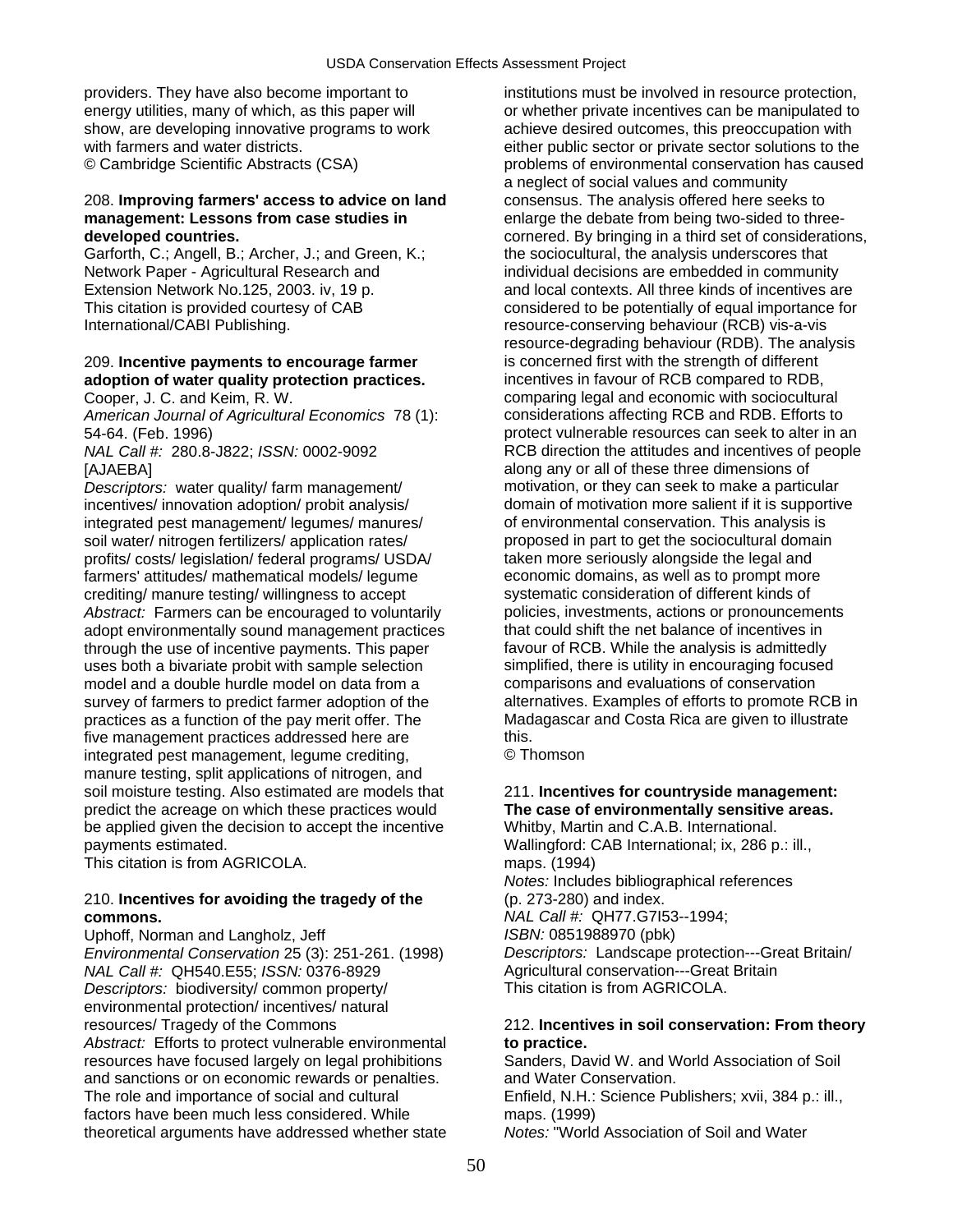Conservation." Includes bibliographical references *Descriptors:* site specific crop management/

*NAL Call #:* S627.I54-I53-1999; *ISBN:* 1578080614 making/ farming systems *Descriptors:* Incentives in soil conservation This citation is from AGRICOLA.

### 213. **Information and Farmers' Attitudes About participation in a farm woodland incentive Pesticides, Water Quality, and Related Scheme.** Scheme. **Environmental Effects.** Crabtree, B.; Chalmers, N.; and Barron, N. J.

*Agriculture, Ecosystems and Environment* (1998); *ISSN:* 0021-857X 3: 227-236. (1999) This citation is provided courtesy of CAB

*NAL Call #:* S601 .A34; *ISSN:* 0167-8809. International/CABI Publishing. *Notes:* DOI: 10.1016/S0167-8809(99)00053-5 *Descriptors:* United States, Mid Atlantic states/ 216. **Innovating conservation agriculture: The**  Attitudes/ Surveys/ Agricultural Chemicals/ **case of no-till cropping.**  Pesticides/ Environmental Quality/ Wildlife/ Drinking Coughenour, C. M. Water/ Information Systems/ Farms/ Agricultural *Rural Sociology* 68 (2): 278-304. (2003); pollution/ Sociological aspects/ Water quality/ *ISSN:* 0036-0112 Environmental protection/ Ecosystem disturbance/ This citation is provided courtesy of CAB Agriculture/ Agrochemicals/ Perception/ Public International/CABI Publishing. concern/ Occupational safety/ Environmental impact/ Information exchange/ United States/ farmers' 217. **Integrated Land and Water Management in**  attitudes/ Evaluation process/ Behavior and fate **the United Kingdom: Narrowing the**  characteristics/ Environmental action **Implementation Gap.**<br> **Abstract:** This paper investigates the effects of **Implementation Gap.** Ducros, C. and Watson, N. M. *Abstract:* This paper investigates the effects of information from different sources on farmers' attitudes regarding the effects of pesticides and 45 (3): 403-423. (2002); *ISSN:* 0964-0568. other agricultural chemicals on environmental quality *Notes:* DOI: 10.1080/09640560220133423 using a survey of 2700 farmers in three mid-Atlantic *Descriptors:* British Isles/ Watershed Management/ general public on average, but are distributed more Social Participation/ Farms/ Decision Making/<br>uniformly, suggesting that the farm community may Surveys/ Case Studies/ Statistical Analysis/ W uniformly, suggesting that the farm community may Surveys/ Case Studies/ Statistical Analysis/ Water<br>be more polarized on environmental issues than the management/ Farms and farming/ Decision theory/ general public. Farmers regard first-hand sources of Survey/ Case study/ British Isles/ riparian buffer<br>
information such as direct field observation and the sources are availity control/ Water Resources a pesticide labels as being the most important. Supplies/ General Environmental Engineering Chemical dealers and extension rank next in *Abstract:* Riparian buffer zones have been importance to information from news media and for England since 1994, when the Ministry of extension expressed greater environmental concern. <br>
Fringe Option (WFO) as part of a broader habitat<br>
Fringe Option (WFO) as part of a broader habitat Farmers who found information from chemical Fringe Option (WFO) as part of a broader habitat<br>dealers more important expressed greater concern conservation scheme. Whilst natural scientists ha dealers more important expressed greater concern conservation scheme. Whilst natural scientists have<br>about injury to wildlife and pesticides in drinking examined the functioning of riparian buffer zones. about injury to wildlife and pesticides in drinking examined the functioning of riparian buffer zones,<br>water but less concern about general environmental examined the functioning of farmers' decision making regardi water but less concern about general environmental understanding of farmers' decision making regarding<br>quality problems associated with agricultural the adoption or non-adoption of voluntary buffer quality problems associated with agricultural the adoption or non-adoption of voluntary buffer<br>chemicals. This paper examine

# 214. **Information and the adoption of precision** river catchments. Quantitative and qualitative

*Selected papers from the annual meeting of the* depth interviews with representatives of public *American Agricultural Economics Association* (2001) agencies, agricultural groups and independent

[http://agecon.lib.umn.edu](http://agecon.lib.umn.edu/). Meeting held August 5-8,<br>2001, in Chicago, Illinois. Includes references. expansion software. The research revealed that decisions

and index. information services/ innovation adoption/ decision

# 215. **Information for policy design: Modelling**

Lichtenberg, E. and Zimmerman, R. *Journal of Agricultural Economics* 49 (3): 306-320.

Journal of Environmental Planning and Management Riparian Land/ Environmental Policy/ Policy Making/ management/ Farms and farming/ Decision theory/ zones/ Water quality control/ Water Resources and incorporated in land and water management policy chemicals.<br> **Cambridge Scientific Abstracts (CSA)**  $\qquad \qquad$  zone policies is very limited. This paper examines (CSA) **and the factors** influencing the decision making of the factors influencing the decision making of farmers who were eligible to join the WFO in three **farming. information was collected from farmers using semi-** information was collected from farmers using semi-Daberkow, S. G. and McBride, W. D. Structured interviews and was supplemented with inexperts. Data analysis was completed using the *Notes:* Supplemental online access through 'Framework' analytical approach and the Statistical software. The research revealed that decisions to participate in the WFO were influenced by a mix of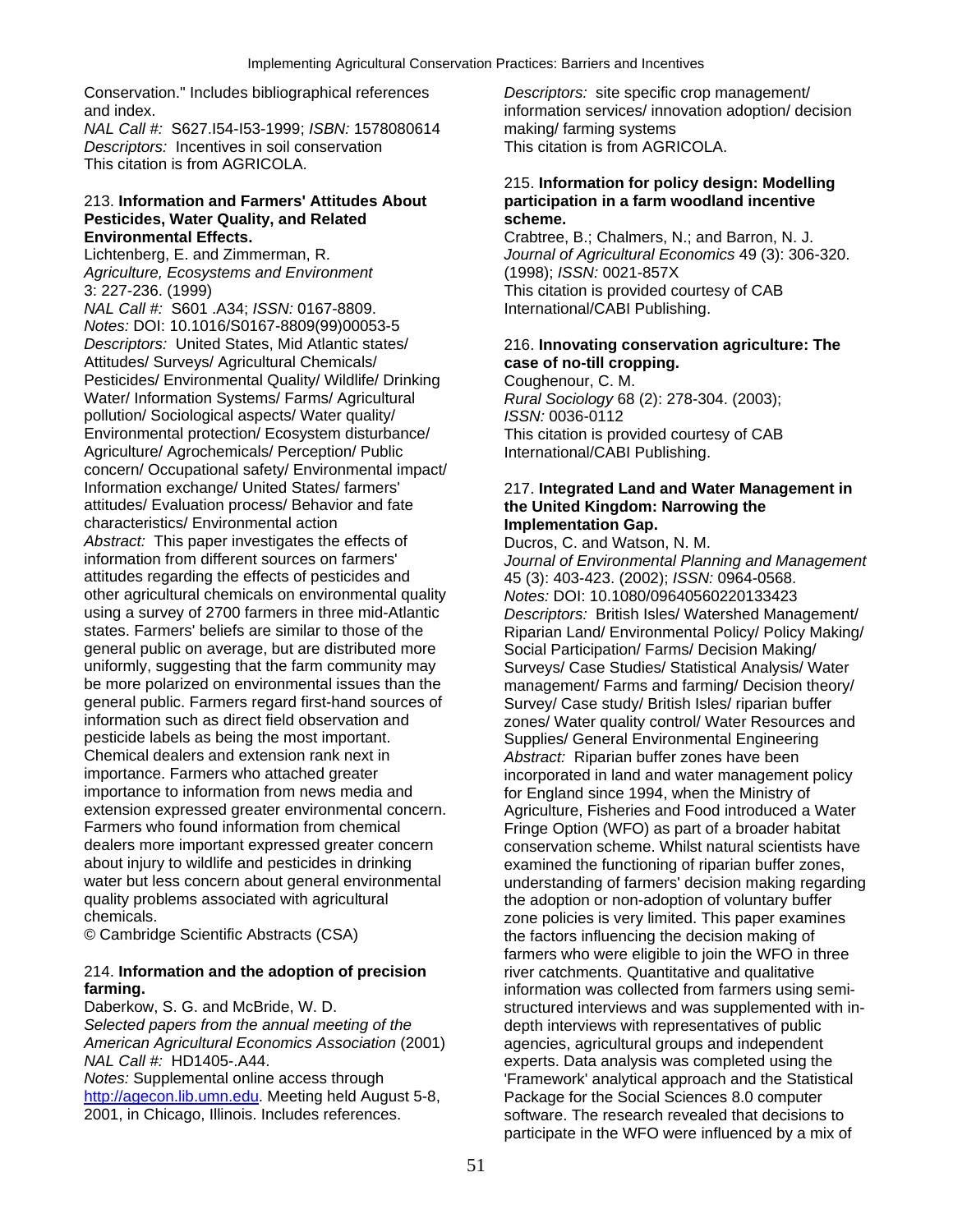situational, psychological and sociological example and Moscow, Idaho. Includes references. must attach greater importance to implementation farming/ farming systems/ integrated systems/ buffer zones are to play a more prominent role in the USA/ ecological integration/ economic integration management of land and water in rural catchments. *Abstract:* The demand for more ecologically and Tightly structured schemes will only appeal to a economically sustainable agriculture arises because narrow segment of the farming population and will we currently integrate products economically in a not lead to widespread re-creation of riparian fashion that distorts ecological relationships. Early habitats. A more flexible and collaborative style of farms were ecologically integrated through feeding policy development is needed in order for riparian of forage crops and crop residues to livestock, with buffer zone policies to meet the circumstances and livestock contributing draft power and manure for needs of the diverse UK farming community. crops. Today we have almost entirely uncoupled © Cambridge Scientific Abstracts (CSA) plant and animal production, eliminating the

# **to basics to overcome adoption obstacles.** include the large volume of information needed for

Is There a Solution to the Gap Between Theory and Practice?, at Annual Meeting of the Entomological using the Conservation Reserve Program to shift Society of America, Indianapolis, IN (USA), land to livestock production. Domestic demand for Dec 1993 meat is changing, and range livestock production is

*Descriptors:* integrated control/ agricultural seen by some people as more humane than<br>practices/ Agricultural & general applied entomology sconfinement. Animals fed less grain may be more practices/ Agricultural & general applied entomology *Abstract:* Adoption of Integrated Pest Management acceptable in some markets. As agriculture (IPM) practices into agricultural programs and the responds to changes in society, ecological<br>
constraints affecting adoption are topics that have integration may become more compatible with constraints affecting adoption are topics that have been addressed since the mid-1970s when the economic integration. implementation of agricultural IPM programs began. This citation is from AGRICOLA. Adoption has never occurred at the levels hoped for and the constraints slowing this process have been 220. **An interactive and participative approach to**  well reviewed by many authors. The purpose of this **water quality management in agro-rural watersheds watersheds** work is to highlight the primary obstacles to IPM adoption and discuss solutions that could bring Mtetwa, S and Schutte, C F about positive change. As the title implies, these *Water SA (Pretoria)* 28 (3): 337-344. (2002); solutions are not new, but basic to implementation of *ISSN:* 0378-4738 any innovative system or change. With a new focus *Descriptors:* agro rural watershed/ environmental involved with IPM may be reminded of their community/ stakeholder participation/ water importance and reemphasize them in the planning, example under pollution/ water quality development, and implementation phases of *Abstract:* An interactive and participative approach programs. to involve and mobilise rural communities in water

### 219. **Integrating crop and livestock production in** environmental degradation mainly because of **Inland Northwest farming systems. inappropriate land use practices due to various**

*American Journal of Alternative Agriculture 11 (2/3):* The communities tend to concentrate on availability

*Notes:* Paper presented at the U.S.-Middle East Conference and Workshop on "Dryland Farming system and the benefits of adhering to good land-Systems and Technologies for a more Sustainable use and farming practices both in terms of

characteristics, which suggests that policy makers *Descriptors:* crop production/ animal production/ dry conditions and farmers decision making if riparian integration/ sustainability/ Pacific Northwest states of contribution that each can make to the productivity 218. **Integrated pest management systems: Back** of the other. Barriers to integrating farming systems Herbert, D. A. sophisticated production systems and the lack of *Journal of Agricultural Entomology* 12 (4): infrastructure. Also, many chemicals used on crops 203-210. (1995) have not been evaluated for their safety in food *NAL Call #:* SB599.J69; *ISSN:* 0735-939X. animals. Winter feeding and calving may conflict with *Notes:* Conference: Symposium: The Crisis in IPM: crop production cycles; balancing year-round forage<br>Is There a Solution to the Gap Between Theory and supplies is another obstacle. Opportunities include

on these basic solutions, it is hoped that those degradation / farming/ land use practices/ river/ rural

© Cambridge Scientific Abstracts (CSA) quality control programmes was investigated. Agrorural watersheds are experiencing serious Hardesty, L. H. and Tiedeman, J. A. Competing and opposing priorities in the community. *121-126.* (1996) of land and water for their activities regardless of the *NAL Call #:* S605.5.A43; *ISSN:* 0889-1893 state of that resource. The methodology is designed [AJAAEZ].<br>Notes: Paper presented at the U.S.-Middle East manumic of pollutants they contribute to a river Agriculture" held October 18-23, 1993, production and environmental protection. It is based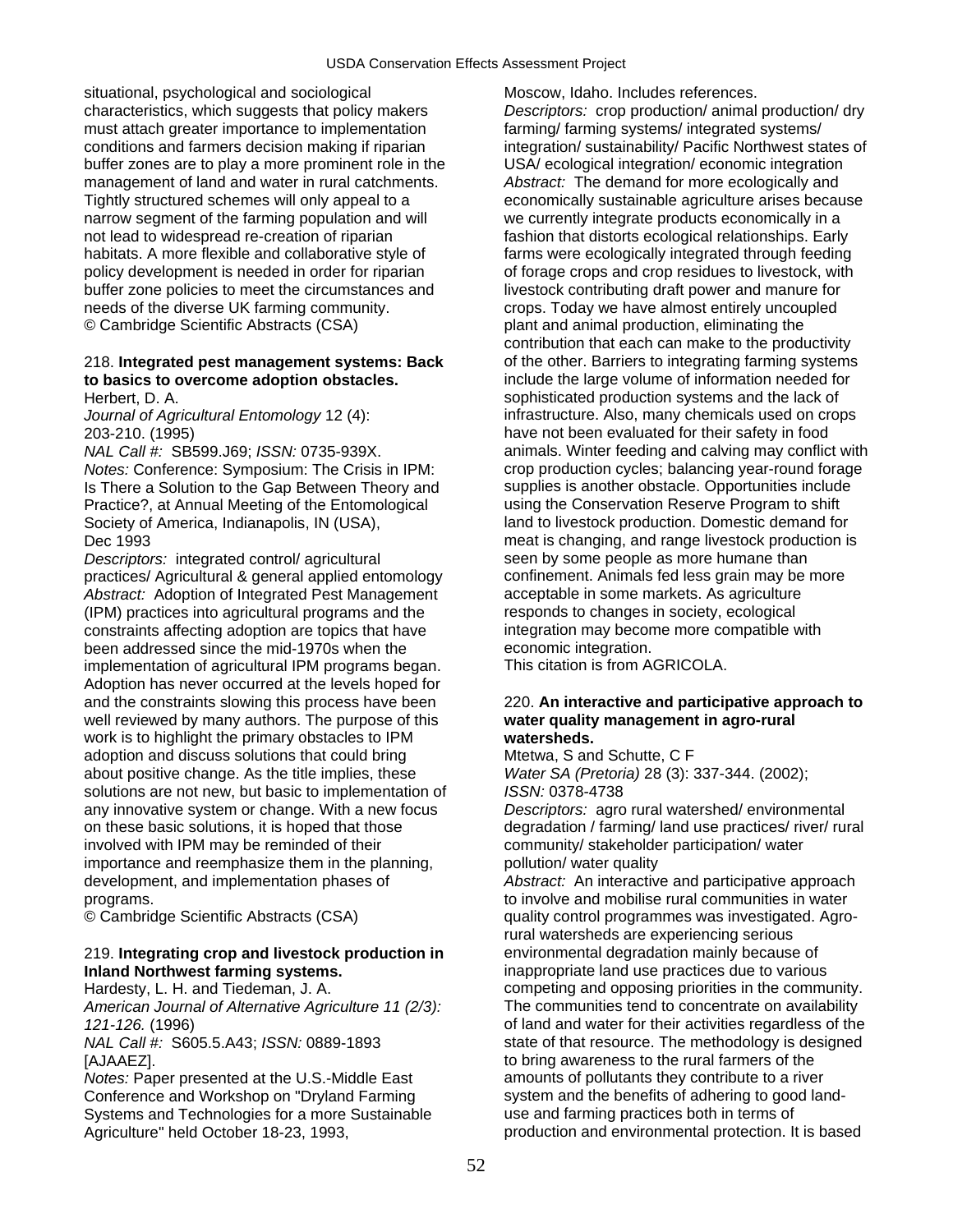on a pilot project, dealing with an argo-rural indications are derived pointing at options for a watershed in a semi-arid developing area. A strong coherent system of agro-landscape values, emphasis was put on stakeholder participation, an especially when seen in the perspective of area neglected by many researchers. It became sustainable land use. A table showing the various clear that pollutant flushes from the catchments are agro-landscape quality aspects is presented. influenced by many factors, of which agricultural Throughout this paper, the agro-landscape is practices is only one. perceived as an integrated product of human

### 221. **An interdisciplinary approach to integrate a** © Thomson **range of agro-landscape values as proposed by representatives of various disciplines.** 222. **Interrelationship between conservation**

*Agriculture Ecosystems and Environment* 63 (2-3): **agriculture.**  233-250. (1997) Uri, Noel D

*NAL Call #:* S601 .A34; *ISSN:* 0167-8809 *Energy Sources* 18 (8): 917-940. (1996); *Descriptors:* aesthetics/ agriculture/ agro landscape *ISSN:* 0090-8312 values/ biobusiness/ biotope diversity/ conservation/ *Descriptors:* agronomy/ conservation/ conservation eco coherence/ ethics/ humane development/ tillage adoption decision/ corn production/ pesticide interdisciplinary approach/ landscape development/ application/ rainfall/ tillage practices philosophy and ethics/ resource efficiency/ rural *Abstract:* An important issue with regard to the

Abstract: A Concerted Action has been initiated to in reducing the impact of agricultural production on discuss the assessment of sustainable agro- the environment concerns what happens to energy, landscape values in the EU. The objective is to find pesticide, and fertilizer use as these practices are out how criteria and parameters can be defined that more extensively adopted To gain some insight into would help farmers, authorities and politicians to this, the conservation tillage adoption decision is manage the agro-landscape towards sustainability modeled. Starting with the assumption that the and socio/cultural appreciation. Such parameters conservation tillage adoption decision is a two-step should most probably consist of a general procedure-the first is the decision whether or not to mainframe with compatible regional specifications. adopt a conservation tillage production system and They could eventually be a base for income the second is the decision on the extent to which support/cross-compliance type of payments that conservation tillage should be used-appropriate farmers receive for their landscape management models of the Cragg and Heckman (dominance) performance. Referring to the papers presented in type are estimated. Based on farm-level data on this special issue, an effort is made to integrate the corn production in the United States for 1987, the values proposed by the wide range of participating profile of a farm on which conservation tillage was disciplines into a consistent and knowledgeable and adopted is that the cropland had above average system. This is done by linking the different values slope and experienced above average rainfall, the as mentioned by the participants to the human farm was a cash grain enterprise, and it had an motivations, phrased according to Maslow, that they above average expenditure on pesticides, a below are meant to serve. The disciplines present have average expenditure on energy, and a below been provisionally clustered into three areas with average expenditure on custom pesticide two main issues: (1) environment (resource applications. Additionally, for a farm adopting a noconditions) and ecology (biological relations); (2) tillage production practice, an above average economy (flows of finances and services) and expenditure was made on fertilizer. sociology (participative procedures); (3) psychology © Thomson (appreciation and aesthetics) and anthropology (history and ethics). In these three realms, they are 223. **Iowa prairie: Original extent and loss,**  perceived as representing a double hierarchy of **preservation and recovery attempts.**  priorities: from the environment onward they Smith, Daryl D represent the evolutionary option of basic human *Journal of the Iowa Academy of Science* 105 (3): needs, evolving from sheer survival to the 94-108. (1998) development of the individual potentials (food first, *NAL Call #:* Q11.J68; *ISSN:* 0896-8381 then ethics). From the cultural aspect of ethics to the *Descriptors:* ecosystem recovery/ grassland/<br>
environmental conditions they represent a more history/ natural resources/ original land survey humanistic (humane), immaterial priority of ethical prairie demise/ prairie reconstruction/ prairie values, leading social and economic priorities to restoration/ savanna/ settlement<br>their environmental impacts. From this effort, *Abstract:* lowa's prairie has to be

© Thomson actions, of agro-technical, political and mental (ethical) character.

# Van Mansvelt, J D **tillage and energy and other input use in U.S.**

conditions/ system integration overall effectiveness of conservation tillage practices

history/ natural resources/ original land surveys/ Abstract: lowa's prairie has to be assessed in the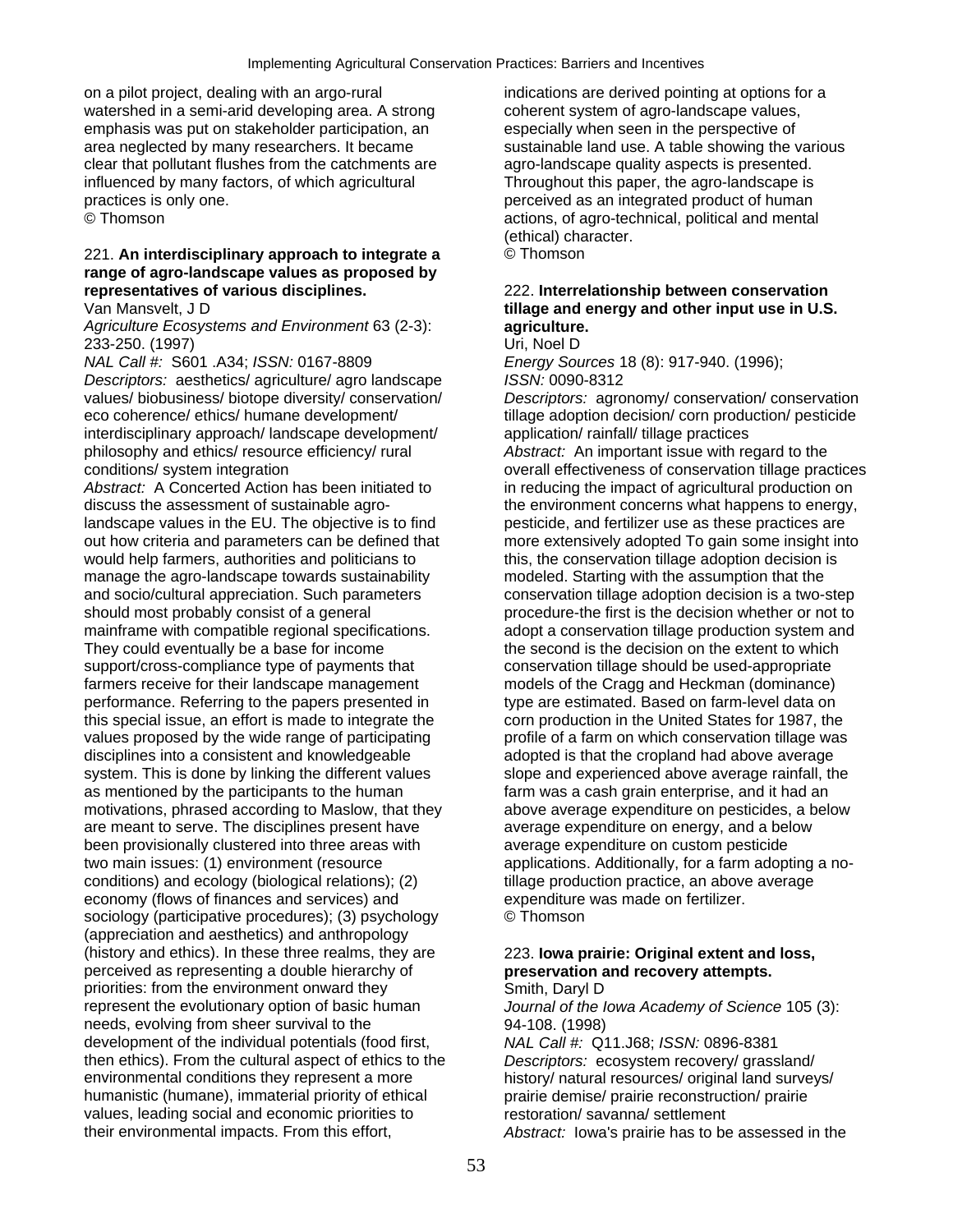context of the pre- and post-agriculturally dominated 224. **IPM implementation and acceptance by**  ecosystem in which it now exists. This requires an **cucurbit growers over a 5 year period in the**  understanding of prairies and of society's **Lower Rio Grande Valley, Texas.**  perspective of prairies. Therefore, the attitudes of people through time have to be considered; (1) Torres, Norma those who were involved in the demise of the prairie, *Subtropical Plant Science* 53: 40-43. (2001) (2) those who helped saved the pieces of the prairie *Descriptors:* cucurbit (Cucurbitaceae): vegetable and (3) those who may be called upon to recover the crop/ whitefly (Homoptera): pest/ Angiosperms/ prairie ecosystem. of Iowa prairie to agriculture was Animals/ Arthropods/ Dicots/ Insects/ Invertebrates/ rapid and extensive. Most of the Iowa prairie was Plants/ Spermatophytes/ Vascular Plants/ alternative settled and much of it converted to agriculture techniques implementation/ cucurbit growers/ Prairie preservation was recommended in the current practices/ economic/ action thresholds/ Twenty-Five Year Conservation Plan 14 years after educational meetings/ perceptions/ spring crop it was first suggested by Hayden in 1919. A *Abstract:* Questionnaires mailed to cucurbit growers committee chaired by Shimek proposed a 5000 acre preserve in NW Iowa as a part of a continental plan 1995 and 1999 were used to assess perceptions to conserve the North American prairie. During the and current practices regarding integrated pest 1940s, Hayden emerged as a leader of a major management (IPM). A total of 32 of the 79 surveys effort of the Iowa Academy of Science to identify and (41%) solicited from potential cucurbit growers in the preserve prairies. These preservation efforts two county area were returned in 1995. However, culminated in the dedication of Iowa's first prairie IPM concepts in general were not widely accepted in preserve in 1947. Hayden's information also was 1995 since only 44% were willing to participate or valuable in subsequent preservation of prairies by practice IPM strategies even if improved conservation organizations and governmental recommendations were proven with sound field or agencies. In the past two decades, interest in grower experience. In 1999, a post-questionnaire locating and protecting prairie remnants has was mailed to 78 cucurbit producers in the two increased. Remaining prairie is best represented in county area to determine whether the adoption of western Iowa's Loess Hills and in the northwestern **IPM** practices had increased due to the response pan of the state. Many prairie remnants have effort of educational meetings and implementation of survived because they were used as hay fields. In alternative techniques through the various grower spite of increased efforts to preserve prairie, example and demonstrations. This questionnaire was conducted remnants are still being degraded or lost to during the fall of 1999 after the spring crop of agriculture and urban sprawl. Within the past decade cucurbits to determine any changes in attitudes, there has been increased recognition of the knowledge, or practices as compared to 1995. A importance of ecosystem recovery. Iowa's roadsides total of 45 of the 78 surveys (58%) mailed and are now acknowledged as a valuable natural solicited from potential cucurbit growers in the two resource for establishment and restoration of prairie. county area were returned in 1999. Of the 45 that This recognition has led to the development of a responded, 96% answered that IPM strategies were program of integrated roadside vegetation important in their cucurbit production system in management chat utilizes native prairie as a means 1999. The use of economic/action thresholds and of controlling weeds, reducing soil erosion, monitoring is fundamental to the practice of IPM. improving aesthetics and reducing costs. The Respondent's attitudes about the use of action 580,000 acres of primary and secondary roadsides thresholds and monitoring were assessed in 1995 in the state have the potential of becoming a and the majority used them (77%) but this did not statewide network of prairie corridors. Furthermore, increase in 1999 since 77% still practiced them. The three large-scale prairie recovery projects are in results indicated that the growers perceptions have various stages of development (1) Walnut Creek not changed on the use of action thresholds and National Wildlife Refuge by the U. S. Fish and monitoring mainly because some distrust them but Wildlife Service, (2) Waterman Creek Project by the the majority use these practices. However, a Iowa Department of Natural Resources and (3) the dramatic increase occurred in practicing or Loess Hills Landscape Conservation Plan by the participating in IPM strategies from 44% in 1995 to Nature Conservancy. All prairie recovery projects 96% in 1999. The IPM strategies identified as face numerous challenges, but such attempts are important did not solely depend on monitoring and essential if we hope to recover a vanishing action thresholds but were quite varied from planting ecosystem. **Example 20** is the working earlier for the whitefly, earlier for the whitefly,

© Thomson awareness/conservation of beneficials and increasing fertility. © Thomson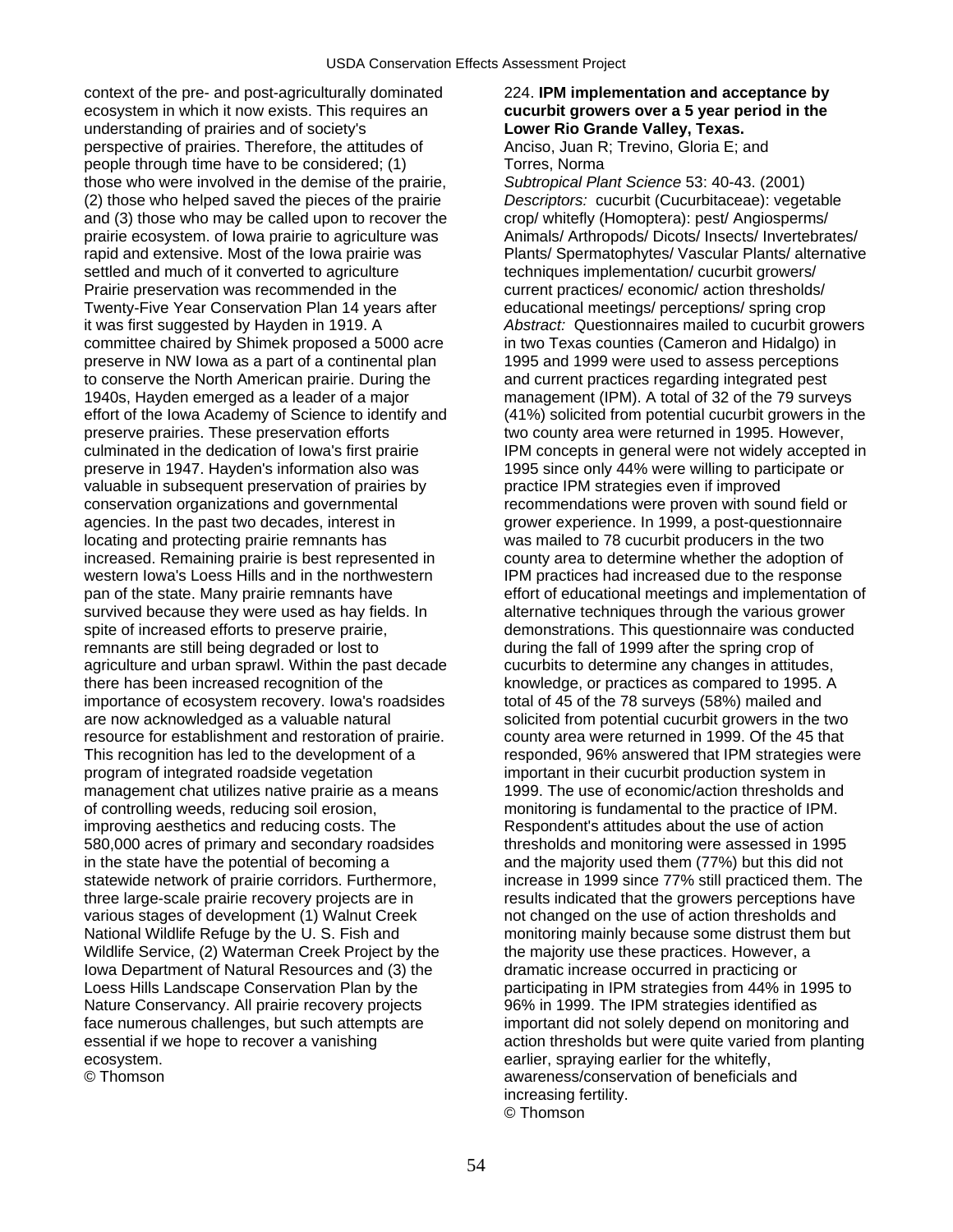*Integrated Pest Management Reviews* 3 (4): other practices.<br>195-207. (Dec. 1998) **C** Thomson ISI 195-207. (Dec. 1998) *NAL Call #:* SB950.9.I572; *ISSN:* 1353-5226 [IPMRF5] 229. **Knowledges in action: An actor network** 

innovation adoption/ economics/ literature reviews Burgess, J.; Clark, J.; and Harrison, C. M. This citation is from AGRICOLA. *Ecological Economics* 35 (1): 119-132. (2000)

### 226. **Irrigation scheduling revisited: Historical** This citation is provided courtesy of CAB **evaluation and reformulation of the concept.** International/CABI Publishing. Clyma, W.

In: Evapotranspiration and irrigation scheduling: 230. **Land allocation, soil quality, and the**  Proceedings of the International Conference. (Held 3 **demand for irrigation technology.**  Nov 1996-6 Nov 1996 at San Antonio, Texas.) Green, G. P. and Sunding, D. L.<br>Camp, C. R.; Sadler, E. J.; and Yoder, R. E. (eds.); *Journal of Agricultural and Reso* pp. 626-631; 1996. *ISBN:* 0-929355-82-2 22 (2): 367-375. (Dec. 1997) This citation is provided courtesy of CAB *NAL Call #:* HD1750.W4; *ISSN:* 1068-5502<br>International/CABI Publishing. *Descriptors: citrus/ vineyards/ crop productional* 

College Park, MD: Department of Agricultural and models/ low pressure technology adoption Resource Economics, University of Maryland; 00/14, This citation is from AGRICOLA. 2000 . 28 p. Working Papers: Department of Agricultural and Resource Economics, 231. **Land application of sewage sludge:**  University of Maryland.<br> **Perceptions of New Jersey vegetable farmers.**<br> **Perceptions of New Jersey vegetable farmers.**<br> **Perceptions of New Jersey vegetable farmers.** International/CABI Publishing. *Waste Management and Research* 19 (2):

### 228. A joint framework for analysis of agri**environmental payment programs.** This citation is provided courtesy of CAB

*American Journal of Agricultural Economics* 85 (4): 976-987. (2003) 232. **Land tenure and the adoption of** 

*Notes:* Number of References: 23 Soule, M. J. and Tegene, A.

*Descriptors:* Agriculture/ Agronomy/ Economics/ In: Land quality, agricultural productivity, and food best management practices/ EQIP/ incentive security: Biophysical processes and economic payments/ multinomial probit/ simulated maximum choices at local, regional, and global levels/ likelihood estimation/ simulated multivariate normal / Wiebe, K., 2003; pp. 319-336. WTA/ quality protection practices/ contingent *Notes:* ISBN: 1-84064-752-3 valuation/ water quality/ farmer adoption/ This citation is provided courtesy of CAB<br>
simulation/ choice<br>
International/CABI Publishing.

*Abstract:* This article presents an approach for bundle of environmentally benign best management Basnyat, P.; Teeter, L.; Lockaby, B. G.; and practices. Using the results of a multinomial probit Flynn, K. M.<br>analysis of surveys of over 1,000 farmers facing five Springer-Ver adoption decisions in a voluntary program, we show Management Vol. 26, No. 2, pp. 153-161; DOI:<br>how the farmers' perceptions of the desirability of 10.1007/s0026700100781. 2000 (application/pd how the farmers' perceptions of the desirability of 10.1007/s002670010078], 2000 (application/pdf)<br>various bundles change with the offer amounts and http://web6.duc.auburn.edu/academic/forestry with with which practices are offered in the bundle. We ether the example of the end of the policy of the mean also demonstrate an estimator for the mean perceptions: water quality/economics/mode

225. **IPM: Overcoming conflicts in adoption.** minimum willingness to accept for the adoption of a Trumble, J. T. practice conditional on the cost share offers for

### *<u>analysis of a wetland agri-environment scheme.*</u>

*NAL Call #:* QH540.E26

Journal of Agricultural and Resource Economics Descriptors: citrus/ vineyards/ crop production/ irrigation systems/ water use/ innovation adoption/ 227. **Joint adoption of multiple technologies: A** land resources/ resource allocation/ land evaluation/ **dual, latent demand approach.** water costs/ decision making/ mathematical models/ Lichtenberg, E. and Strand, I. E. probability/ elasticities/ California/ discrete choice

Krogmann, U.; Gibson, V.; and Chess, C. 115-125. (2001)<br>NAL Call #: TD896.W37; ISSN: 0734-242X Cooper, J. C. International/CABI Publishing.

# *NAL Call #:* 280.8 J822; *ISSN:* 0002-9092. **conservation practices in the United States.**

International/ CABI Publishing.

### simultaneously estimating farmers' decisions to 233. Land Use Characteristics and Water Quality:<br>
accept incentive payments in return for adopting a **A Methodology for Valuing of Forested Buffers**. A Methodology for Valuing of Forested Buffers.

Springer-Verlag [Also available as: Environmental [http://web6.duc.auburn.edu/academic/forestry\\_wildlif](http://web6.duc.auburn.edu/academic/forestry_wildlife/forest_policy_ctr/teeter/env-mgt-value.pdf) Descriptors: water quality/ economics/ models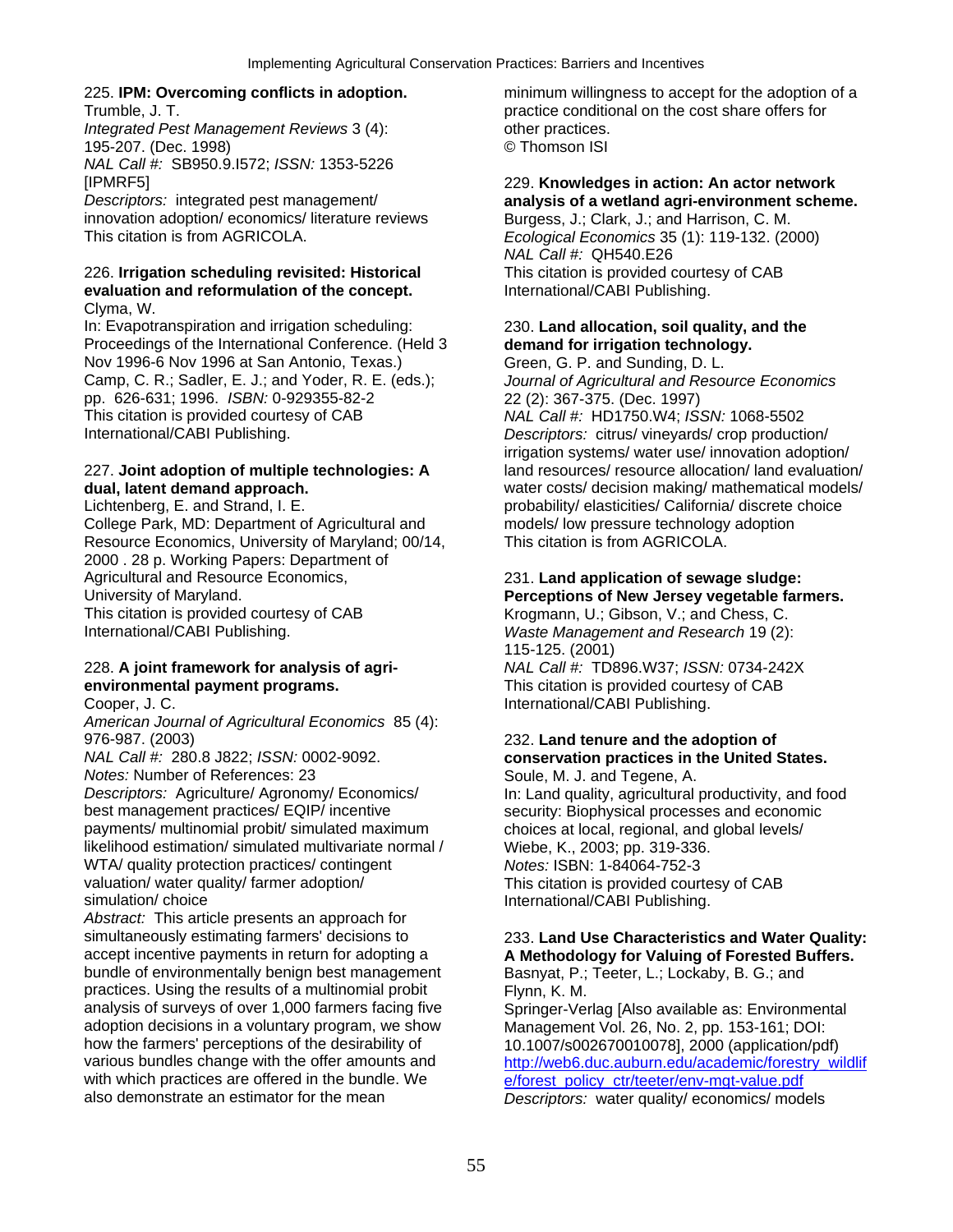### 234. **Land-Use Dynamics in a Southern Illinois** *Descriptors:* landowners/ farmland/ rent/ farm

*Environmental Management* 28 (3): 325-340. (2001) systems/ trends/ sociology/ Missouri *NAL Call #:* HC79.E5E5; *ISSN:* 0364-152X *Abstract:* The need to better understand landlord *Descriptors:* Watersheds/ Land use/ Agriculture/ involvement in decision-making related to pesticide making/ environmental policy/ Resource trends. These trends include the increasing Agricultural land/ Crop production/ Government the changing characteristics of farm ownership and policy/ United States, Illinois/ Crops/ Farms/ operator tenure, and evolutions in resource policy Cultivated Lands/ Sediment Load/ Nonpoint and protection planning. This paper utilizes a Pollution Sources/ Agricultural Runoff/ Watershed theoretical approach to the sociology of land tenure Management/ United States, Illinois, Cache River/ to interpret results from an investigation of landlord United States, Illinois/ Environmental action/ involvement in environmental decision making Planning and development/ Ecological impact of regarding pesticide selection on rented land. Eight water development counties with high susceptibility of water

*Abstract:* The Cache River of southernmost Illinois contamination by pesticides were selected for study. is used as a case study for developing and Structured, in-person interviews were administered demonstrating an approach to quantitatively link (1) to in-county landlords, and a mail survey was used national agricultural policy and global agricultural to poll out-of-county landlords. Results indicate that markets, (2) landowner's decisions on land use, (3) examination is generally low with very little spatial patterns of land use at a watershed scale, difference between landlord groups. Renters make and (4) hydrologic impacts, thus providing a basis to most of the organizational and operational decisions predict, under a certain set of circumstances, the on rented farmland. Landlord participation is environmental consequences of economic and predominantly based on economic, rather than on political decisions made at larger spatial scales. The social or environmental, factors. Furthermore, while heart of the analysis is an estimation, using logistic economic variables are important predictors of regression, of the affect of crop prices and **participation** for both groups, gender and social ties Conservation Reserve Program (CRP) rental rates to the renter tend to increase local landlord on farmland owner's decisions whether to reenroll in involvement, but not absentee involvement. These the CRP or return to crop production. This analysis results have important implications for both federal shows that reasonable ranges for crop prices (80%- programs and further research on land tenure and 150% of 1985-1995 values) and CRP rental rates (0- environmental stewardship. 125% of 1985-1995 rates) result in a range of 3%- This citation is from AGRICOLA. 92% of CRP lands being returned to crop production, with crop prices having a slightly greater 236. **Landowner decision making about riparian**  effect than CRP rental rates. Four crop price/CRP **buffers.**  rental rate scenarios are used to display resulting Lynch, L. and Brown, C.<br>
land-use patterns, and their effect on sediment *Journal of Agricultural ar* loads, a critical environmental quality parameter in 32 (3): 585-596. (Dec. 2000) this case, using the agricultural non point source *NAL Call #:* HD101.S6; *ISSN:* 1074-0708 (AGNPS) model. These scenarios demonstrate the *Descriptors:* land types/ landowners/ decision importance of spatial pattern of land uses on making/ agricultural land/ land use/ land diversion/ hydrological and ecological processes within environmental policy/ federal programs/ simulation/<br>watersheds. The approach developed can be environmentical models/ riparian buffers / Conservation adapted for use by local governments and Theorem Reserve Enhancement Program watershed associations whose goals are to improve This citation is from AGRICOLA. watershed resources and environmental quality. © Cambridge Scientific Abstracts (CSA) 237. **Landowner perceptions and the adoption of** 

### 235. **Landlord involvement in environmental Canada. decision-making on rented Missouri cropland:** Matthews, S.; Pease, S. M.; Gordon, A. M.; and **Pesticide use and water quality issues.** Williams, P. A.

Constance, D. H.; Rikoon, J. S.; and Ma, J. C. *Agroforestry Systems* 21 (2): 159-168. (1993) *Rural Sociology* 61 (4): 577-605. (Winter 1996) *NAL Call #:* 281.28-R88; *ISSN:* 0036-0112 This citation is provided courtesy of CAB [RUSCA] International/CABI Publishing.

**(USA) Watershed.** management/ decision making/ participation/ pesticides/ United States/ water quality/ tenure Environmental economics/ Hydrology/ decision use and water quality issues is evidenced by several management/ Environment management/ documentation of water pollution by farm pesticides,

# Journal of Agricultural and Applied Economics mathematical models/ riparian buffers / Conservation

# **agroforestry practices in southern Ontario,**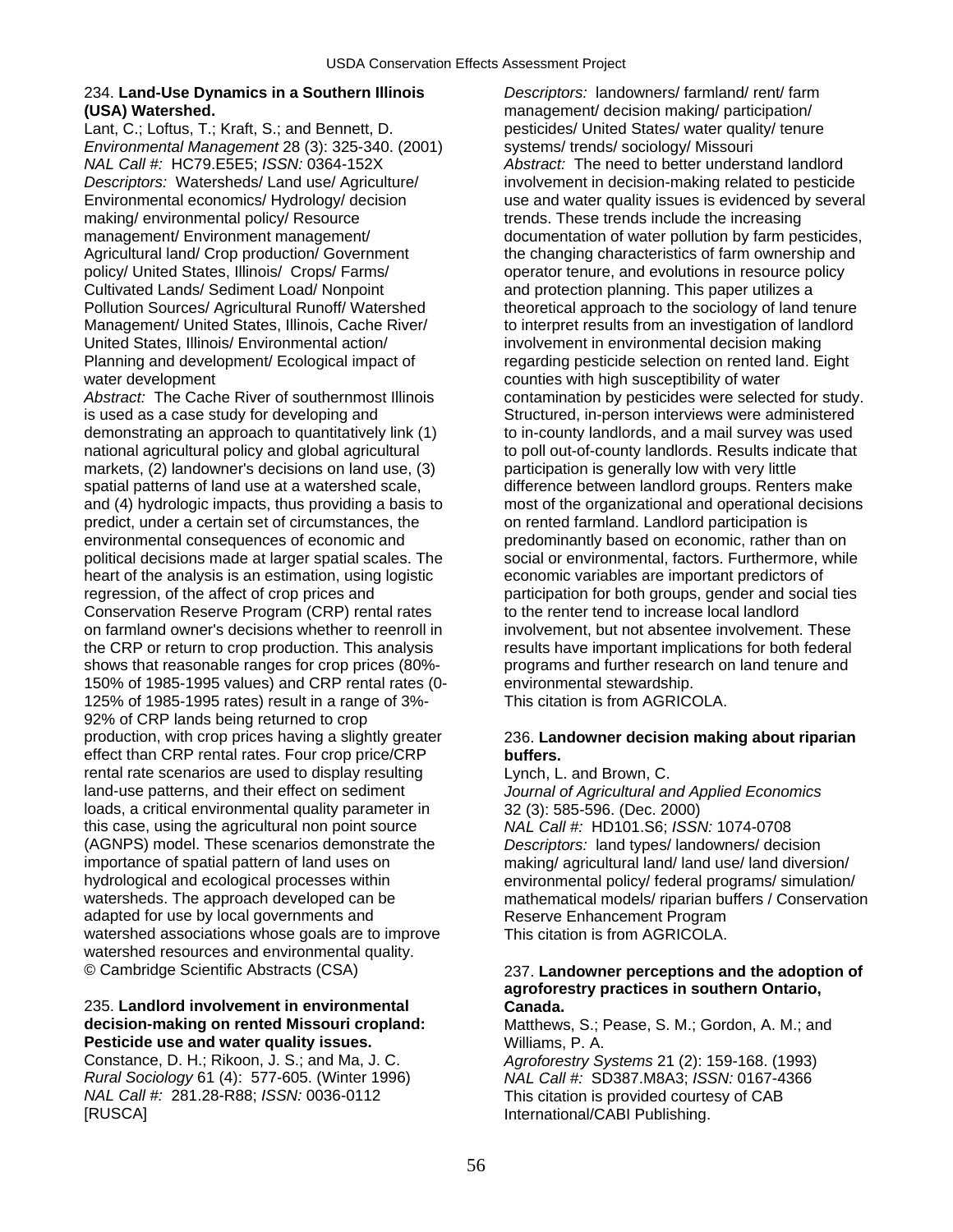### 238. **Legal, institutional and economic indicators** 242. **Livestock and poultry producers' waste of forest conservation and sustainable management practices and attitudes in North**  management: Review and evaluation of available **Carolina.**<br> **information in the United States. Carolina Communication**, T. J. and Clifford, W. B. **information in the United States.**

St. Paul Minn,: College of Natural Resources and Minnesota Agricultural Experiment Station, pp. 441-448. University of Minnesota; xi, 64 p. (2002) *Notes:* ISBN: 1566701899 *Notes:* "September 2002." *NAL Call #:* TD930.A55-1995 *NAL Call #:* SD144.M6-S72-no.-163 pollution control/ North Carolina/ [http://www.cnr.umn.edu/FR/publications/staffpapers/](http://www.cnr.umn.edu/FR/publications/staffpapers/Staffpaper163.pdf) best management practices [Staffpaper163.pdf](http://www.cnr.umn.edu/FR/publications/staffpapers/Staffpaper163.pdf) This citation is from AGRICOLA.

This citation is from AGRICOLA.

### 239. **The link between local participation and approach in Italy, Florida and Texas. improved conservation: A review of issues and Frarey L; Mennella V; Abbozzo P; and Macellari E experiences.** *Rivista di Ingegneria Agraria* 29 (3): 180-191;

Little, Peter D. 25 ref. (1998)

Airlie, Va.: Liz Claiborne Art Ortenberg Foundation; This citation is provided courtesy of CAB 34 p. (1993) International/CABI Publishing.

*Notes:* Cover title. "Prepared for the Liz Claiborne Art Ortenbreg Foundation Community Based 244. **Local groundwater management**  Conservation Workshop, Airlie, Virginia, 18-22 **effectiveness in the Colorado and Kansas**  October 1993." Includes bibliographical references **Ogallala region.** (p. 28-32). White, S. E. and Kromm, D. E.

*Descriptors:* Conservation of natural resources--- *NAL Call #:* HC79.E5N3 This citation is from AGRICOLA. International/CABI Publishing.

# productivity, and food security.

Wiebe, K. Economic Research Service, US Ryan, Robert L Department of Agriculture; Agricultural Economic *Landscape and Urban Planning* 42 (2-4): Report No.823, 2003. iii, 60 p. 225-237. (1998)

# **diffusion of management practices in** increasing environmental pressure from rural

Wales. Dept. of Land and Water Conservation. The two communities near the River Raisin of Water Quality Services Unit. Subsetern Michigan. They completed a mailed water of the southeastern Michigan. They completed a mailed

Parramatta, N.S.W.: Dept. of Land & Water survey which included a schematic diagram to Conservation, Technical Services Directorate; iv, determine their perceptions of those landscapes

*NAL Call #: S562.A8-H56-1995; <i>ISBN: 0731023404 Descriptors:* Farm management---Australia---New residents see the river corridor as four inter-South Wales/ Agricultural conservation---Australia--- connected zones: the river, woods, farms and built

This citation is from AGRICOLA.

Ellefson, Paul V.<br>St. Paul Minn.: College of Natural Resources and **In: Animal waste and the land-water interface.**<br>Boca Raton. Fla.: Lewis Publishers. 1995: Includes bibliographical references. *Descriptors:* animal wastes/ management/ attitudes/

### 243. **Livestock waste management: Watershed**

*NAL Call #:* S944.5.C57-L57-1993 *Natural Resources Journal* 35 (2): 275-307. (1995) This citation is provided courtesy of CAB

# 240. **Linking land quality, agricultural** 245. **Local perceptions and values for a**

<http://www.ers.usda.gov/publications/aer823/> *NAL Call #:* QH75.A1L32; *ISSN:* 0169-2046 This citation is provided courtesy of CAB *Descriptors:* landscape architecture: education, research/ river corridor: local perceptions, values/ rural landscape planning

241. **A literature review on the adoption and** *Abstract:* Rivers are vital natural corridors under **agriculture.** development. This study addressed rural resident's Hill, W. Lee.; Mezzatesta, R.; Long, G.; New South perceptions and values, including their preferences Wales. Dept. of Land and Water Conservation. **For and attitudes toward riparian landscapes. Study** Technical Services Directorate; and New South participants were 120 rural property owners living in 43 p. (1995) which form the river corridor, a photo-questionnaire *Notes:* "October 1995" "TS 95.152" "Public to measure preference for scenes typical of the river document" Includes bibliographical references corridor, and written questions to assess perceptions (p. 34-39).<br>
MAL Call #: S562.A8-H56-1995: ISBN: 0731023404 of both positive and negative characteristics of<br>
NAL Call #: S562.A8-H56-1995: ISBN: 0731023404 riverfront land. The results showed that local areas. New residents showed significantly higher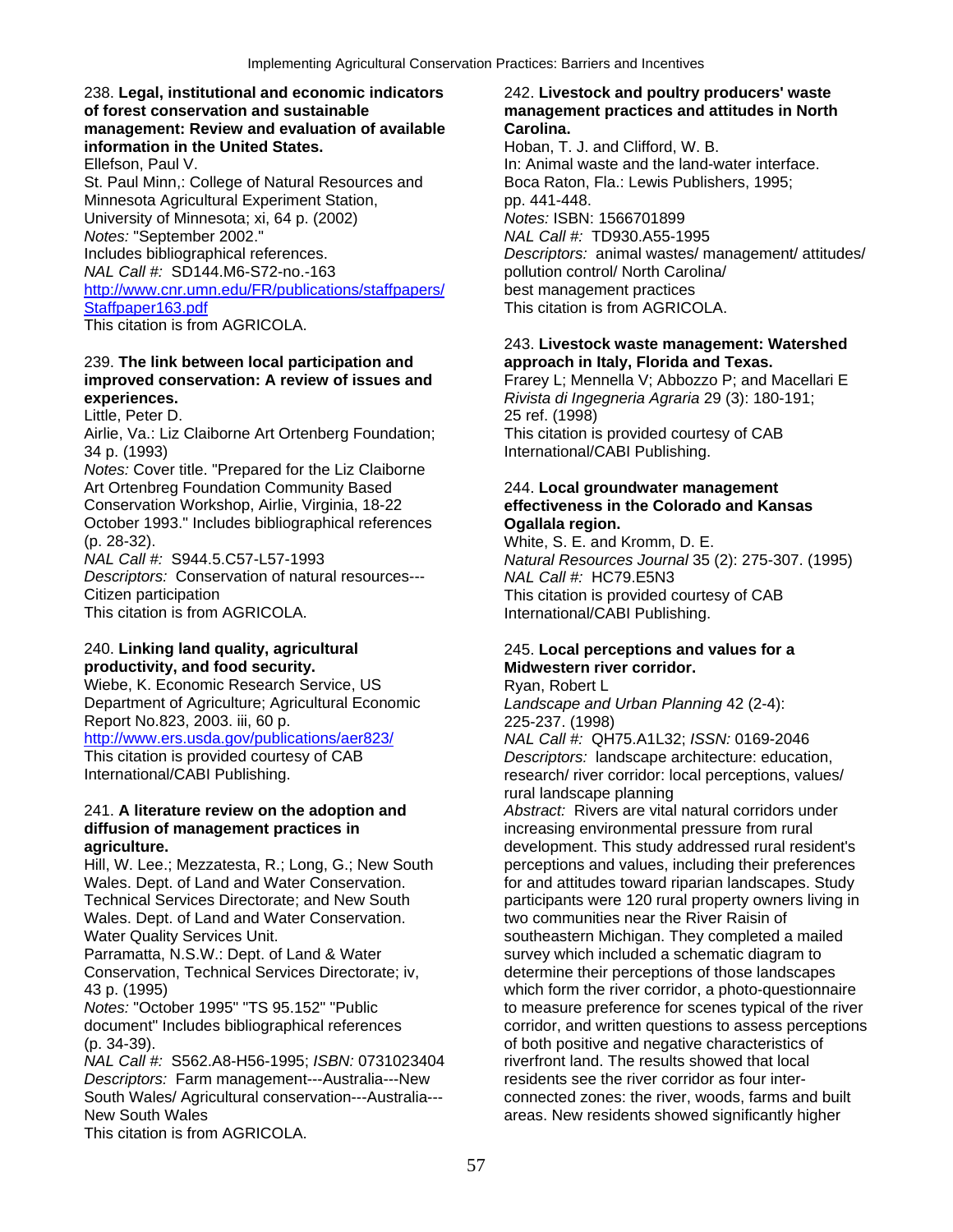preference for more natural areas, such as woods skills is being put at the core of new programmes. and river zone, than did long-time residents. This involves a major focus on building farmers' Farmers, by contrast, had a higher preference for capacity to innovate and develop technologies less natural landscapes such as farms and built appropriate to their own conditions. Local more to their surrounding landscape-type than to the processes, this participation being interactive and actual distance between their home and the river, empowering. Recent evidence is indicating that although water quality problems were felt more these new interactions between professionals and strongly by those living near the river. The results farmers are producing considerable productive and point to the need to consider the riparian corridor as sustainable benefits. For widespread impact, a series of inter-connected landscapes in planning enabling policy frameworks are still needed to efforts. Decisions about protection and development encourage the spread of more sustainable practices in these zones require not only an ecological for agriculture. understanding of these resources but an © Thomson appreciation of the residents' values as well. © Thomson 248. **Making Watershed Partnerships Work: A** 

### 246. **Making conservation tillage conventional:** Leach, W. D. and Pelkey, N. W. **Building a future on 25 years of research --** *Journal of Water Resources Planning and*  **Research and extension perspective.** *Management* 127 (6): 378-385. (2001) Derpsch, R. *NAL Call #:* TC401.A45; *ISSN:* 0733-9496

In: Making conservation tillage conventional: *Descriptors:* Water Resources Management/ Building a future on 25 years of research -- Watershed Management/ Organizations/ Literature Proceedings of 25th Annual Southern Conservation Review/ Public Policy/ Theoretical Analysis/ Tillage Conference for Sustainable Agriculture. (Held Institutional Constraints/ Remedies/ Factor Analysis/ 24 Jun 2002-26 Jun 2002 at Auburn, AL.) Water management/ Catchment areas/ Public Santen, E. van (eds.); pp. 25-29; 2002. **Canadian and intervalse opinion**/ Water policy/ Economics/ Water law and This citation is provided courtesy of CAB institutions/ Water Resources and Supplies International/CABI Publishing. *Abstract:* Two main goals are achieved in this

*NAL Call #:* S622.L26; *ISSN:* 1085-3278 which were grouped into 28 thematic categories. *Descriptors:* conservation/ conservation program/ The most frequently recurring themes are the erosion/ rural development policy/ soil conservation/ necessity of adequate funding (62% of the studies), sustainable agriculture/ sustainable conservation/ effective leadership and management (59%), water conservation interpersonal trust (43%), and committed

Abstract: For close to a century, rural development participants (43%). Exploratory factor analysis was policies and practice have taken the view that used to search for patterns in the lessons. Four<br>
farmers are mismanagers of soil and water. This factors were identified, which together explain 95% farmers are mismanagers of soil and water. This factors were identified, which together explain paper reviews the history of farmers being advised. of the variance in the 28 themes. The first two paper reviews the history of farmers being advised, paid and forced to adopt new soil and water factors emphasize the importance of (1) balancing<br>conservation measures and practices. Many have the partnership's resources with its scope of conservation measures and practices. Many have done so, and environments and economies have activities; and (2) employing a flexible and informal and badly designed programmes and projects have undermined these efforts in the name of on collaborative resource management--the conservation. Most efforts have been remarkably alternate dispute resolution framework and the unsuccessful, often resulting in more erosion. They institutional analysis and development framework. have undermined the credibility of conservation and  $\bullet$  Cambridge Scientific Abstracts (CSA) wasted huge sums of money. For a new era of soil and water conservation, new initiatives are showing how to make conservation sustainable. Farmers are now considered the potential solution rather than the problem, and so the value of local knowledge and

areas. Residents' landscape preference related organizations are strengthened through participatory

# **Review of the Empirical Literature.**

review of the empirical literature on factors affecting 247. **Making soil and water conservation** conflict resolution in watershed partnerships. The **sustainable: From coercion and control to** first is an assessment of two public policy theories **partnerships and participation.** *relevant to partnership structure and function.* **The** Pretty, J N and Shah, P second is a set of practical suggestions for *Land Degradation and Development 8 (1):* designing successful partnerships. The 37 available *39-58. (*1997) studies collectively identified 210 "lessons learned," benefitted in the short term, but ill-conceived policies expart partnership structure. The third and fourth factors and badly designed programmes and projects have offer modest support for two theoretical perspectives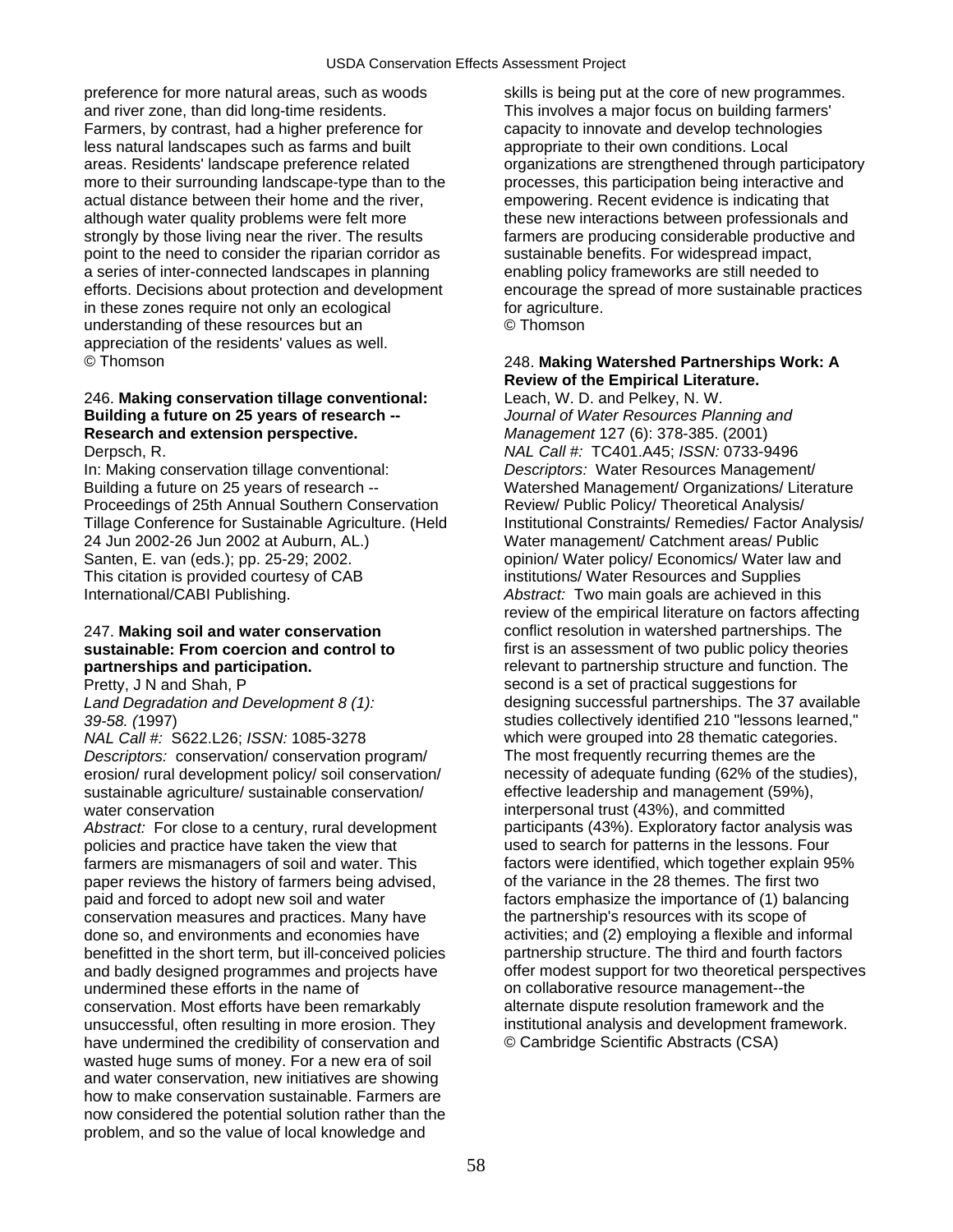# **urban-rural interface: A case study of the Old** [pdf](http://www.ers.usda.gov/publications/aer824/aer824.pdf)

*Descriptors:* agricultural resource management/ manure management/ livestock waste/ CAFOs/ land use/ landscape planning/ urban rural interface AFOs/ manure hauling/ ERS *Abstract:* Despite the vast landmass of the United *Abstract:* Nutrients from livestock and poultry States, resource managers, landscape architects, manure are key sources of water pollution. Everand planners are becoming increasingly aware of growing numbers of animals per farm and per acre the difficulty in protecting natural resources at the have increased the risk of water pollution. New urban-rural interface. Because of the legal Clean Water Act regulations compel the largest framework of the United States, individual states confined animal producers to meet nutrient retain the rights to regulate and manage the affairs application standards when applying manure to the of land use within their jurisdictions. Each state, in land. The additional costs for managing manure turn, has transferred portions of this right to county have implications for feedgrain producers and and local bodies of government through "enabling consumers as well. This report's farm-level analysis legislation". Because each of these layers of examines onfarm technical choice and producer coordinated, effective land use planning effort that analysis focuses on off-farm competition for land to could protect natural resources, especially at the spread surplus manure, using the Chesapeake Bay urban-rural interface, is impossible to develop. This region as a case study. Finally, a sectorwide paper examines one local community's effort to analysis addresses potential long-term structural preserve farmland and open space at the urban- adjustments at the national level and ultimate costs rural interface. As a case study, it presents some of to consumers and producers. the historic land use management tools in Michigan that have been used to protect farmland. It also 252. **Market-based incentives for addressing**  discusses the political and economic factors that **non-point water quality problems: A residual**  determine the success or failure of these tools. **nitrogen tax approach.**  Because of the inadequacies of some of the tools to Huang, W. and LeBlanc, M. protect open space and farmland, the township *Review of Agricultural Economics* 16 (3): 427-440. adopted an alternative land use planning strategy. It (Sept. 1994) appears that this strategy has successfully *NAL Call #:* HD1773.A3N6; *ISSN:* 1058-7195 integrated the best of the old planning tools with *Descriptors:* zea mays/ nitrogen fertilizers/ water in a rapidly growing area in Michigan, USA. income/ income/ incentives/ profits/ case studies/ Corn Belt © Thomson States of USA

### 250. **Managing material transfer and nutrient flow** nitrogen tax for agricultural producers. A tax scheme **in an agricultural watershed. is examined that penalizes farmers for applying**

### 251. **Manure Management for Water Quality:** This citation is from AGRICOLA. **Costs to Animal Feeding Operations of Applying Manure Nutrients to Land.** 253. **Maxims for the Third Resource**

Ribaudo, Marc; Gollehon, Noel; Aillery, Marcel; **Conservation Act Appraisal.**  Kaplan, Jonathan; Johansson, Robert; Agapoff, Shogren, J. F. and Johnson, S. R. Jean; Christensen, Lee; Breneman, Vince; and *Ecological Economics* 10 (2): 113-123. (1994) Peters, Mark; Economic Research Service. *NAL Call #:* QH540.E26; *ISSN:* 0921-8009 U. S. Department of Agriculture [Also available as: *Descriptors:* conservation/ agricultural practices/ Agricultural Economic Report No. 824; AER824], government policy/ United States/ economics/ 2003 (application/pdf) Legislation/ Conservation

### 249. **Managing agricultural resources at the** [http://www.ers.usda.gov/publications/aer824/aer824.](http://www.ers.usda.gov/publications/aer824/aer824.pdf)

**Mission Peninsula.** *Descriptors:* agricultural economics/ animal manure Westphal, Joanne M management/ animal manures/ nutrients/ nitrogen/ *Landscape and Urban Planning* 57 (1): phosphorus/ water quality/ concentrated animal 13-24. (2001) feeding operations/ animal feeding operations / *NAL Call #:* QH75.A1L32; *ISSN:* 0169-2046 Chesapeake Bay/ land application/ Clean Water Act/ government has different agenda, oftentimes, a costs across major U.S. production areas. A regional

quality/ taxes/ groundwater/ economic impact/ farm

*Abstract:* This study analyzes the implications of a Nord, E. A. and Lanyon, L. E. nitrogen in excess of a crop's nitrogen uptake. *Journal of Environmental Quality* 32 (2): Farmers are taxed for the potential leaching of 562-570. (2003) residual nitrogen into groundwater and are rewarded *NAL Call #:* QH540.J6; *ISSN:* 0047-2425 for growing crops that capture and utilize residual This citation is provided courtesy of CAB soil nitrogen. Corn production is used to illustrate the International/CABI Publishing. The same of a residual impacts of a residual nitrogen tax on farm income in Corn Belt States.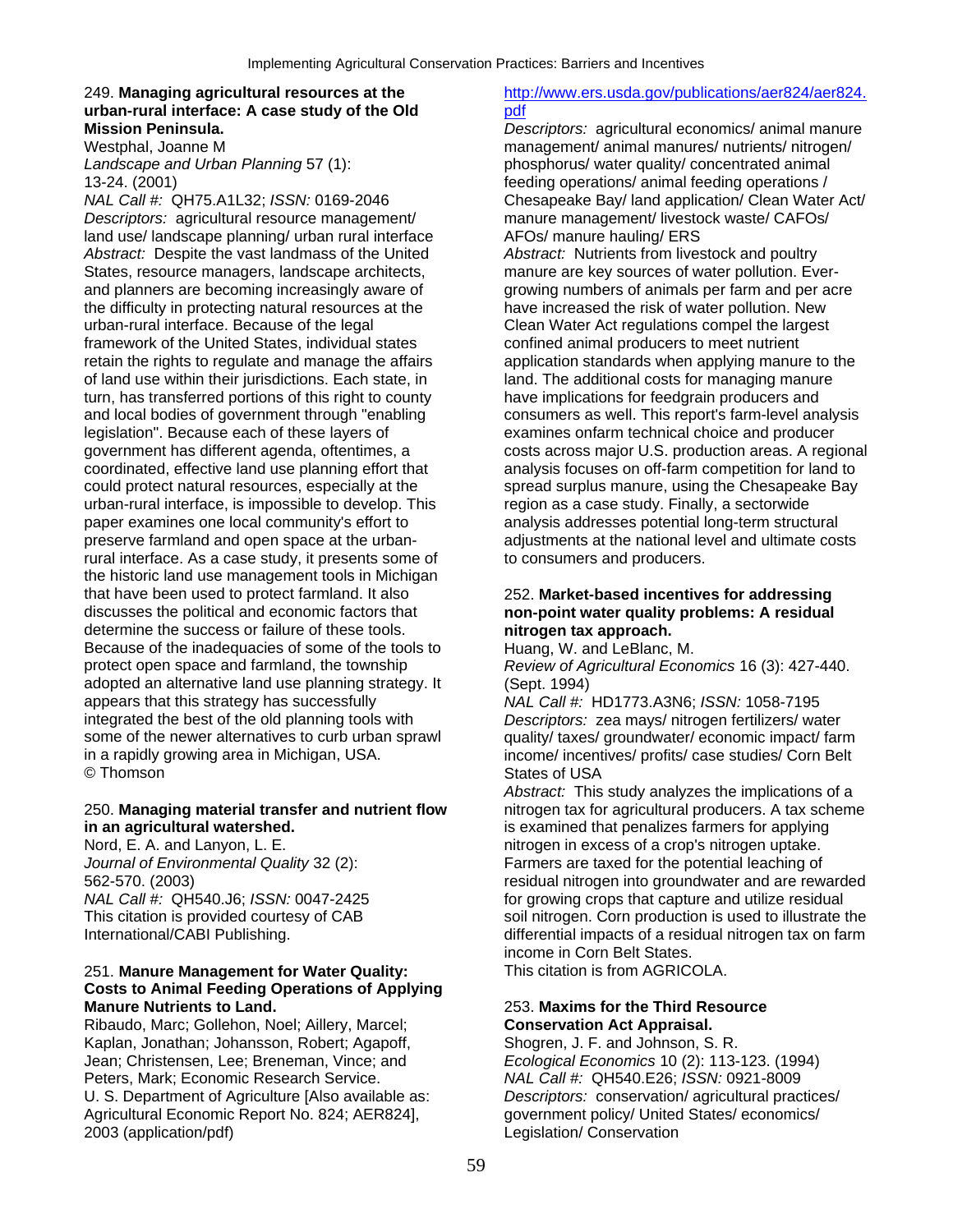Abstract: The paper explores three issues in the encourage compliance. The results of a logistic development of an ecological economics approach regression analysis suggest that farmers are more to the USDA's Third Resource Conservation Act likely to expect at least a 50-50 probability of (RCA) Appraisal. First, profit-maximizing farmers detection if they have relatively frequent contact with and the EPA, implying that explicit interagency if they believe that monitoring makes use of aerial policy strategies are critical. Second, evaluating photography. (Author's abstract) sustainable agriculture options with the Appraisal © Cambridge Scientific Abstracts (CSA) can improve our understanding of the attractiveness of widespread adoption, but only if systematic 256. **The Missouri MSEA Project: A model for**  operational systems are developed to evaluate the **"the partnership approach" to water quality**  economic and environmental trade-offs. Third, the **concerns.** Appraisal policy options should be evaluated in light Smith, M.<br>of the argument that preferred policies often only In: Procee resolve a problem by transferring the problem to example of Project Symposium / National Watershed Water<br>
another time or location. The Appraisal offers a Quality Project Symposium. (Held 22 Sep 1997) unique opportunity to address these and other Sep 1997 at Washington, D.C.) issues. Washington, D.C.: Environmental Protection

### 254. **Microcatchment water harvesting for** *NAL Call #:* TD223.N386-1997 **considerations.** water pollution/ atrazine/ herbicide residues/

Renner, H. F. and Frasier, G. management systems evaluation area/ best *Rangelands* 17 (3): 79-82. (June 1995) management practices *NAL Call #:* SF85.A1R32; *ISSN:* 0190-0528. This citation is from AGRICOLA. *Notes:* Subtitle: [Part] II. *Descriptors:* water harvesting/ cost benefit analysis/ 257. **Mitigating climate change by planting trees:**  semiarid zones/ sustainability/ innovation adoption **The transaction costs trap.**  This citation is from AGRICOLA. Kooten, G. C. van; Shaikh, S. L.; and Suchánek, P.

### 255. Midwestern Farmers' Perceptions of **Monitoring for Conservation Compliance.** This citation is provided courtesy of CAB

*Journal of Soil and Water Conservation* 48 (5):

*NAL Call #:* 56.8 J822 [JSWCA3] **loss to water.** 

*Descriptors:* Erosion control/ Soil conservation/ Withers, P J A and Jarvis, S C Compliance/ Monitoring/ Rural areas/ Attitudes/ *Soil Use and Management* 14 (supplement): Agricultural runoff/ Agricultural watersheds/ Midwest/ 186-192. (1998) Regulations/ Public opinion/ Watershed protection/ *NAL Call #:* S590.S68; *ISSN:* 0266-0032 Evaluation process *Descriptors:* phosphorus: loss mitigation/

*Abstract:* By 1995, more that 1.2 million producers eutrophication/ land management/ are supposed to have fully implemented approved surface water pollution<br>conservation plans that collectively have the *Abstract:* Agriculture conservation potential for substantially reducing soil erosion in the P to surface waters. The reductions in these diffuse U.S. Studies of other regulatory programs suggest P inputs necessary to help prevent eutrophication that implementation of these plans will depend on problems and/or assist in the restoration of water various conditions: (1) an assessment of the quality will require controls over both nutrient inputs legitimacy of the regulations; (2) the perception of and their subsequent transport in land runoff. the net benefits of compliance; (3) the likelihood of Specific mitigation options include nutrient noncompliance being detected; and (4) the penalties budgeting, input management, soil conservation, for not complying. In six diverse Midwestern sites, land use management and the establishment of operators of farms with highly erodible land were riparian, and other buffer zones. The variable na operators of farms with highly erodible land were riparian, and other buffer zones. The variable nature<br>interviewed about conservation compliance. In all of diffuse P loss suggests that the best approach to sites the majority of the respondents believed in at control is through integrated management at a range<br>least a medium probability (50-50 chance) of control is through integrated management at a range noncompliance being detected. The majority also include targeting source areas adequately, believed that a 50-50 chance was sufficient to maintaining P input loading rates within

respond to incentives provided by both the USDA local U.S. Department of Agriculture offices and also

In: Proceedings National Watershed Water Quality Quality Project Symposium. (Held 22 Sep 1997-26 © Cambridge Scientific Abstracts (CSA) Agency, Office of Research and Development, Office of Water; pp. 9-14; 1997. **agricultural production: Socio-economic** *Descriptors:* low input agriculture/ pollution control/

*Land Economics* 78 (4): 559-572. (2002) Esseks, J. D. and Kraft, S. E. **International** Esseks, J. D. and Kraft, S. E.

# 458-465. (1993) 258. **Mitigation options for diffuse phosphorus**

Abstract: Agriculture contributes significant loads of of diffuse P loss suggests that the best approach to of scales. Critical control concepts at the farm level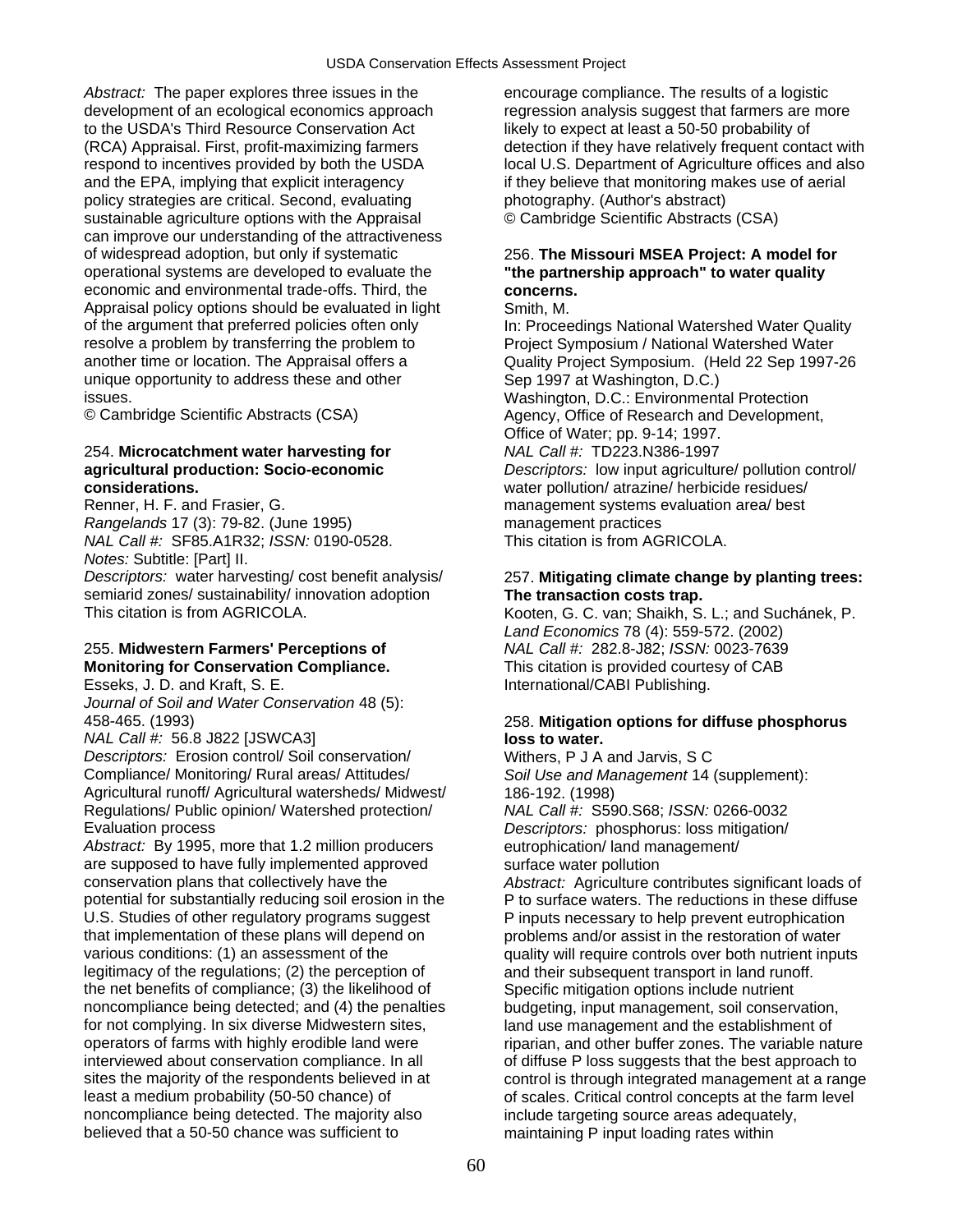recommended limits and avoiding high-risk *Abstract:* A multinomial probit (MNP) model is management actions. Since eutrophication is a applied to the modeling of adoption decisions by<br>
natural phenomenon and with potential conflicts with farmers facing multiple technologies which can be natural phenomenon and with potential conflicts with the need to meet production targets and/or minimize adopted in various combinations. This model allows loss of other nutrients (N), some assessment of for full investigation of the interactions between options and some prioritization of goals are Estimation is carried out in a Bayesian framework necessary to find optimal solutions. As the employing Gibbs sampling to circumvent past requirements of individual waterbodies differ, these difficulties encountered in maximum likelihood solutions need to be site specific and their estimation of the MNP model. The model is successful adoption requires an appreciation by estimated for a sample of U.S. apple growers with farmers of the importance of minimizing agricultural four possible sustainable production technology P loss both as individuals and collectively within a bundles. The results show that adoption decisions catchment. are most significantly influenced by off-farm labor © Thomson supply.

### 259. **A model of investment under uncertainty: Modern irrigation technology and emerging** 261. **Modifying the neo-classical approach to markets in water. technology adoption with behavioral science**

Carey, J. M. and Zilberman, D. **models.** 

*American Journal of Agricultural Economics* 84 (1): Lynne, G. D. 171-183. (Feb. 2002) *Journal of Agricultural and Applied Economics*

*NAL Call #:* 280.8-J822; *ISSN:* 0002-9092 27 (1): 67-85. (July 1995)

*Descriptors:* irrigation water/ irrigated farming/ *Notes:* Paper presented at the meeting of the technology/ innovation adoption/ investment/ Southern Agricultural Economics Association, uncertainty/ dynamic models/ farm management/ January 30, 1995, New Orleans, Louisiana. profit functions/ decision making includes references.

*Abstract:* This article develops a stochastic dynamic *Descriptors:* water conservation/ technology/ model of irrigation technology adoption. It predicts innovation adoption/ neoclassical economics/ unless the expected present value of investment *Abstract:* The dualistic nature of humans has been exceeds the cost by a potentially large hurdle rate. The intriguing question is The article also demonstrates that, contrary to the extent to which the human being with her/his common belief, water markets can delay adoption. display of concern for others can simultaneously act with abundant (scarce) water supplies to adopt oeconomicus rendition of the human. Multiple utility earlier (later) than they would otherwise. This article theory suggests a way to approach research on was motivated by evidence that, contrary to NPV such issues. A test case of water conserving predictions, farms wait until random events such as technology adoption behavior by Florida growers is drought drive returns significantly above costs examined. Empirical evidence supports moving before investing in modern irrigation technologies. The monotogeneous control and expanded version of the mono-utility or I-This citation is from AGRICOLA. This citation is from AGRICOLA.

# 260. **Modeling multiple adoption decisions in a**

*American Journal of Agricultural Economics* 78 (3): Koontz, T. M.

[AJAEBA] This citation is provided courtesy of CAB

*Descriptors:* apples/ innovation adoption/ farm **International/CABI Publishing.** management/ irrigation/ integrated pest management/ technology/ decision making/ Bayesian theory/ multivariate analysis/ probabilistic models/ probit analysis/ California/ Michigan/ New York/ North Carolina/ Oregon/ Pennsylvania/ Virginia/ Washington/ multinomial probit model/ technology bundles

acceptable levels of P loss, of cost effectiveness of decisions to adopt or not adopt several technologies.

This citation is from AGRICOLA.

[AJAEBA] *NAL Call #:* HD101.S6; *ISSN:* 1074-0708.

that farms will not invest in modern technologies mathematical models/ Florida/ behavioral economics The introduction of a market should induce farms as an egoist, the latter being descriptive of the homo This citation is from AGRICOLA.

### **joint framework.** 262. **Money talks: But to whom? Financial versus**  Dorfman, J. H. **nonmonetary motivations in land use decisions.**

547-557. (Aug. 1996) *Society and Natural Resources* 14 (1): 51-65. (2001) *NAL Call #:* 280.8-J822; *ISSN:* 0002-9092 *NAL Call #:* HC10.S63; *ISSN:* 0894-1920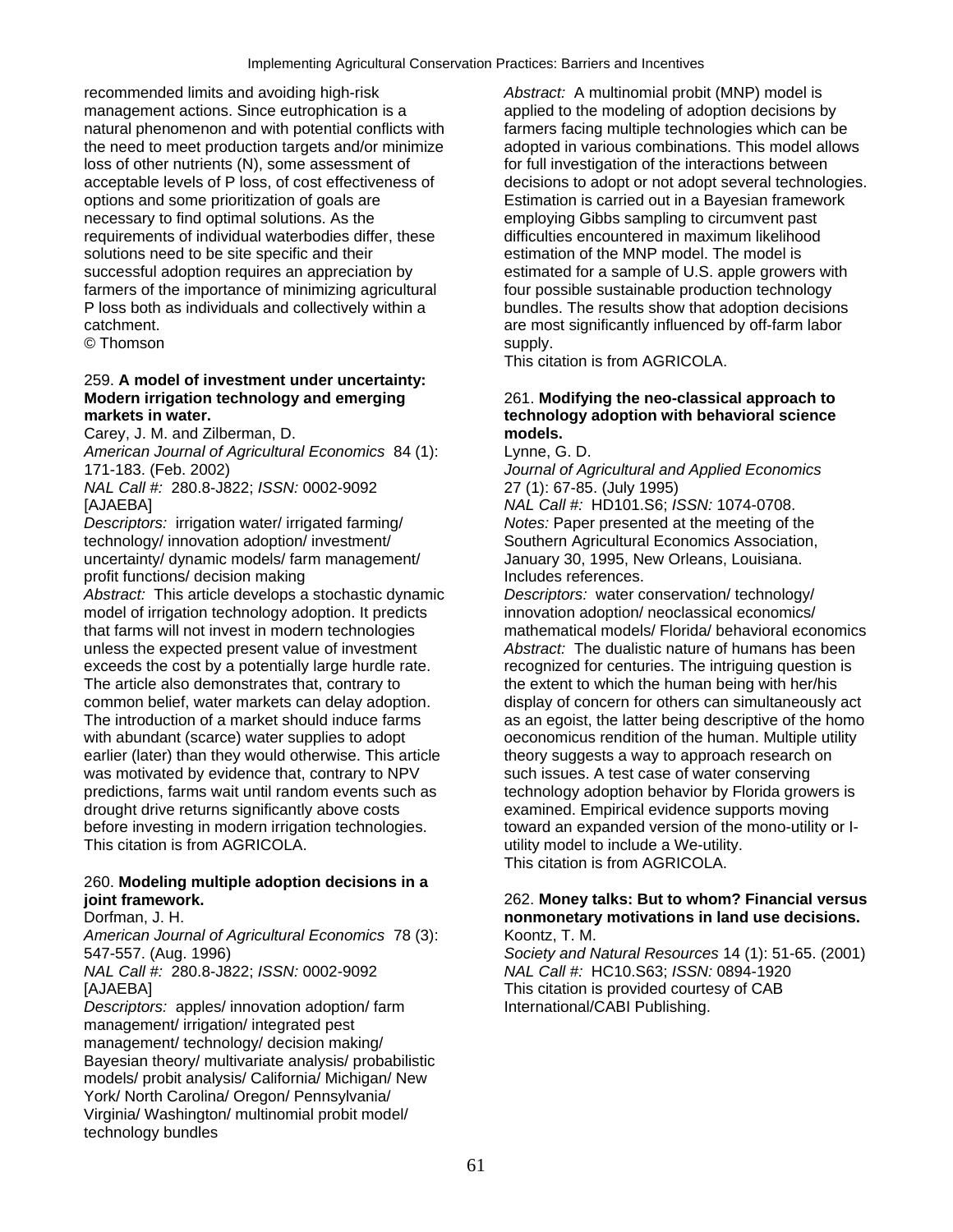### 263. **Moral hazard, risk aversion and compliance** monitoring/ group process/ Management Systems **monitoring in agri-environmental policy.** Evaluation Areas/ United States/ Hydrologic Unit

*European Review of Agricultural Economics* 28 (3): Program/ BMPs

adoption/ efficiency/ costs/ farmers' attitudes/ risk/ September 22-26, 1997, in Washington, D.C. The social welfare/ simulation models/ monitoring/ symposium featured accomplishments of local United States projects funded under EPA's Section 319 (Clean

### 264. **A multiple utility approach to understanding** Programs, and Management Systems Evaluation **conservation technology adoption: Application <br>
<b>to the Florida tomato industry.** This citation is from AGRICOLA. to the Florida tomato industry.

Casey, C. Franklin University of Florida, 1996. *Notes:* Thesis (Ph. D.); Includes bibliographical 267. **Nature provision by farmers and the**  references (leaves 140-147). **principal agent framework: How to achieve** 

Florida/ Tomato industry---Florida/ Tomatoes--- Nuppenau, E. A. and Slangen, L. H. G.; Forum, Irrigation/ Water conservation---Economic aspects Reports on Current Research in Agricultural

### **265. National Perspectives on Management Options for Lands Concluding Their Tenure in This citation is provided courtesy of CAB<br>
the Conservation Reserve Program (CRP). The International/CABI Publishing.** the Conservation Reserve Program (CRP).

Schumacher, T. E.; Lindstrom, M. J.; Blecha, M. L.; and Langdale, G. W. 268. **New federal support for priority watershed** 

In: Crop Residue Management To Reduce Erosion **management needs.**  and Improve Soil Quality: Southeast, Conservation Ogg CW and Keith GA Research Report Number 39 United States *Journal of the American Water Resources*  Department of Agriculture, Agricultural Research *Association* 38 (2): 577-586; many ref. (2002) Service, 1995. *NAL Call #:* GB651.W315

*Descriptors:* Conservation Reserve Program/ This citation is provided courtesy of CAB Regional conservation programs/ Southeastern **International**/CABI Publishing. United States

related to ground cover, grass types, long-tern soil **practices: Limitations to adoption and policy**  improvement, and management strategies in the **options.**<br>
Southeast portion of the U.S. Fergusor

# 266. **National Watershed Water Quality Project** 45-56. (1996)

U. S. Environmental Protection Agency, Office of This citation is provided courtesy of CAB Water and U. S. Environmental Protection Agency, **International/CABI Publishing.** Office of Research and Development; U. S.

U. S. Environmental Protection Agency [Also **management practices.**<br>
available as: EPA625-R-97-008], 1997 (image/tiff) Hoban, T. J.: Clifford, W. *NAL Call #:* TD223 N386 1997<br>http://www.epa.gov/cgi-bin/claritgw?op- McMillan, M.

### [Display&document=clserv:ORD:2084;&rank=4&tem](http://www.epa.gov/cgi-bin/claritgw?op-Display&document=clserv:ORD:2084;&rank=4&template=epa) 332-339. (Sept. 1997-Oct. 1997)

*Descriptors:* watershed management/ water quality/ *Descriptors:* intensive livestock farming/ animal nonpoint source pollution/ governmental programs wastes/ management/ farm management/ decision<br>and projects/ pollution control/ innovation adoption/ making/ innovation adoption/ resistance to change/ and projects/ pollution control/ innovation adoption/ making/ innovation adoption/ resistance to change/<br>best management practices/ environmental vaste utilization/ application to land/ environmental

Ozanne, A.; Hogan, T.; and Colman, D. Area/ HUA/ MSEAs/ 319 National Monitoring

329-347. (Sept. 2001) *Abstract:* The lessons learned from watershed projects addressing nonpoint source problems are [ERAEDA] recorded in these proceedings of the National *Descriptors:* environmental policy/ innovation Watershed Water Quality Project Symposium, held This citation is from AGRICOLA. Water Act) National Monitoring Program and USDA's Demonstration, Hydrologic Unit Area

# *NAL Call #:* FU LD1780-1996.C338 **environmental improvements in agriculture**  *Descriptors:* Conservation of natural resources--- **through improved payment schemes.**

This citation is from AGRICOLA. Economics and Agribusiness Management No. 24, 1998. 49 p.<br>Notes: ISBN: 3-8175-0284-2

# *Abstract:* Addressed the options for post-CRP land 269. **Nonchemical pest and nutrient management**

Ferguson, W.; Yee, J.; and Fitzner, M. *Journal of Sustainable Agriculture* 7 (4): **Symposium: Proceedings.** *NAL Call #:* S494.5.S86S8; *ISSN:* 1044-0046

# Department of Agriculture. 270. **North Carolina producers' adoption of waste**

Hoban, T. J.; Clifford, W. B.; Futreal, M.; and

Journal of Soil and Water Conservation 52 (5):

[plate=epa](http://www.epa.gov/cgi-bin/claritgw?op-Display&document=clserv:ORD:2084;&rank=4&template=epa) *NAL Call #:* 56.8-J822; *ISSN:* 0022-4561 [JSWCA3] waste utilization/ application to land/ environmental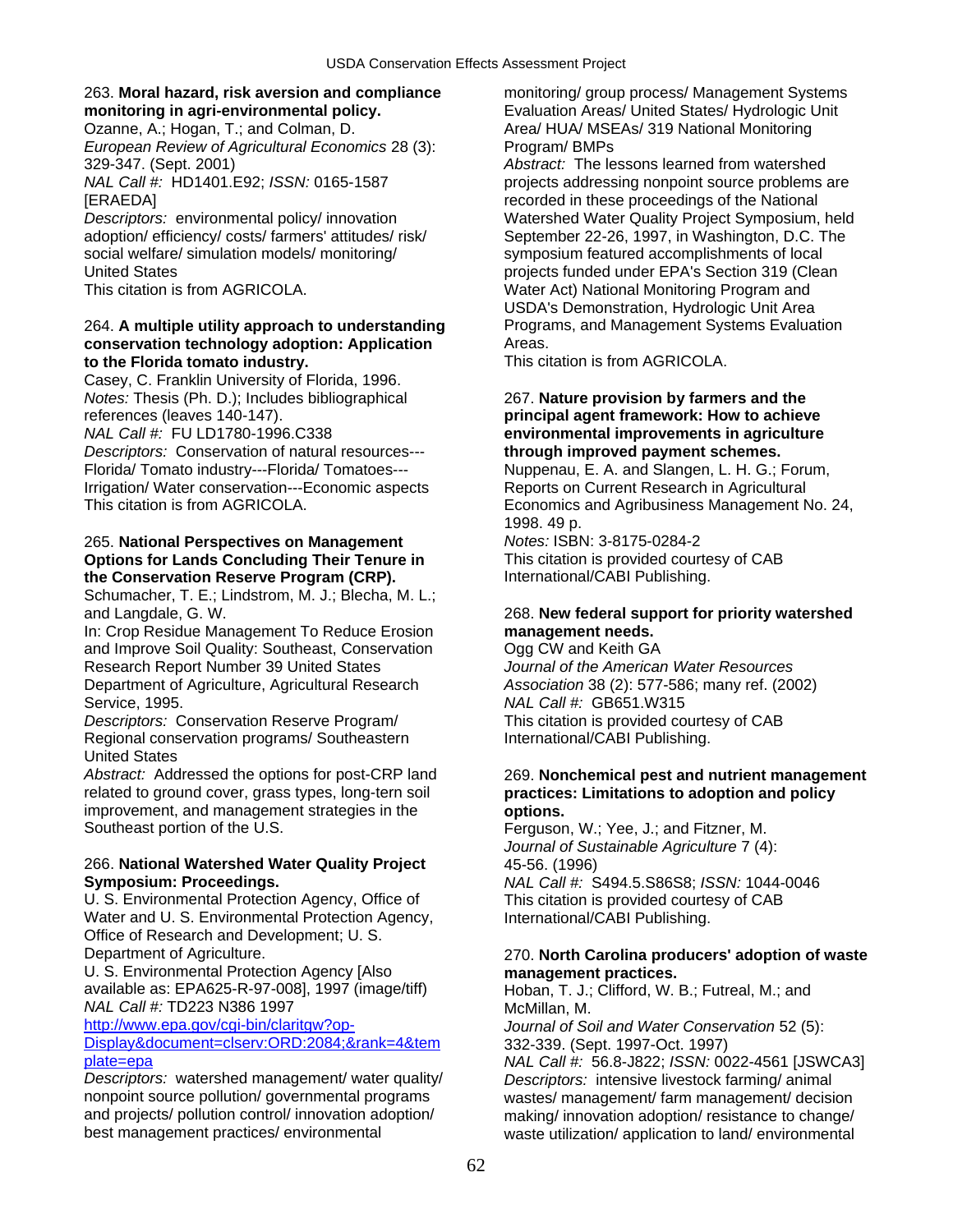protection/ water quality/ farmers' attitudes/ opinions/ 275. **On-farm water conservation practices in**  surveys/ North Carolina **by the control of the southern Alberta.**<br>
This citation is from AGRICOLA. **Southern Alberta.** This citation is from AGRICOLA.

Beegle, D. B.; Carton, O. T.; and Bailey, J. S. [JWRAF5] *Journal of Environmental Quality* 29 (1): *Descriptors:* water conservation/ on farm 72-79. (2000) conservation/ irrigated farming/ irrigation/ *NAL Call #:* QH540.J6; *ISSN:* 0047-2425 innovation adoption/ diffusion of information/ This citation is provided courtesy of CAB farm surveys/ Alberta

and Abdulrachman, S. goals, some commentators have suggested that

*NAL Call #: S631.F422; ISSN: 1385-1314* 

*Notes:* In the special issue: Resource management Balasubramanian, J.K. Ladha, and G.L. Denning.

management/ leaves/ use efficiency/ chlorophyll/ the need to conserve water and soil moisture, and<br>color/ application rates/ technology transfer/ nitrogen that a variety of water conserving strategies were color/ application rates/ technology transfer/ nitrogen making/ cultivars/ diagnostic techniques/ literature to irrigation agriculture were less widely adopted. reviews/ fertilizer requirement determination/ The findings suggest that there is considerable

### 273. **On-farm adoption of conservation practices:** circumstances and institutional arrangements **The role of farm and farmer characteristics, example in the persist.<br>
<b>Perceptions, and health hazards.** This citation is from AGRICOLA. perceptions, and health hazards.

Traoré, N.; Landry, R.; and Amara, N. *NAL Call #:* 282.8-J82; *ISSN:* 0023-7639 **technology in Michigan.**  This citation is provided courtesy of CAB International/CABI Publishing. *Review of Agricultural Economics* 17 (3):

# **Maricopa-Stanfield Irrigation and Drainage**

Clemmens, A. J.; Dedrick, A. R.; Clyma, W.; and

*NAL Call #:* TC801 .166; *ISSN:* 0168-6291

Johnston, T. R. R.; Kromm, D. E.; and Byrne, J. M. *Journal of the American Water Resources*  271. **Nutrient management planning:** *Association* 37 (3): 737-750. (June 2001) **Justification, theory, practice.** *NAL Call #:* GB651.W315; *ISSN:* 1093-474X

International/CABI Publishing. **Abstract:** In southern Alberta, as elsewhere, pressures on limited water supplies are increasing. 272. **On-farm adaptation of knowledge-intensive** Not surprisingly, a great deal of attention has been **nitrogen management technologies for rice** focused on irrigated agriculture, which accounts for **systems. Systems. the largest share of water consumed in the region. In** Balasubramanian, V.; Morales, A. C.; Cruz, R. T.; order to meet broadly accepted water conservation *Nutrient Cycling in Agroecosystems* 53 (1): irrigation water use should be metered and that 59-69. (Jan. 1999)<br>
MAL Call #: S631.F422: ISSN: 1385-1314 vater used. An alternative proposal would have [NCAGFC].<br> *Notes:* In the special issue: Resource management **the absolute of the perceived adaptability of irrigators. This paper offers** in rice systems: nutrients / edited by V. a metal of perspective on the willingness of irrigators to inclusion<br>Balasubramanian, J.K. Ladha, and G.L. Denning. Conserve water. Based on a survey of 183 irrigation Includes references. farmers conducted over the summer and early fall of *Descriptors:* oryza sativa/ nitrogen/ crop 1998, we found that irrigators are generally aware of management/ leaves/ use efficiency/ chlorophyll/ the need to conserve water and soil moisture, and content/ nutrient availability/ meters/ decision being employed. Water saving technologies specific chlorophyll meter potential to reduce the amount of water consumed This citation is from AGRICOLA. by the irrigation sector through increased efficiency, but that change will be limited if current economic

# *Land Economics* 74 (1): 114-27. (1998) 276. **Optimal adoption strategies for no-till**

299-310. (Sept. 1995)

274. **On-farm system performance in the** *NAL Call #:* HD1773.A3N6; *ISSN:* 1058-7195 **District area. District area. District area. District area. District area. District area. District area. Clemmens A. J.: Dedrick A. R.: Clyma.** W.: and **ability/ farmers' attitudes/ risk/ innovation adoption** Ware, R. E. Ware, R. E. dynamic models/ profits/ Michigan/ learning curves *Irrigation and Drainage Systems* 14 (1/2): *Abstract:* Adjustment costs and risk aversion are 93-120. (2000)<br>
May Call #: TC801, I66: ISSN: 0168-6291<br>
May Call #: TC801, I66: ISSN: 0168-6291<br>
on representative corn and sovbean farms in This citation is provided courtesy of CAB Michigan. The relevant adjustment costs include: (1) International/CABI Publishing. The cost of replacing the conventional planter already in use; and (2) the cost of learning how to obtain high crop yields with no till technology. Previous economic analyses of no-till adoption have not considered adjustment costs and risk aversion together. This analysis uses dynamic programming